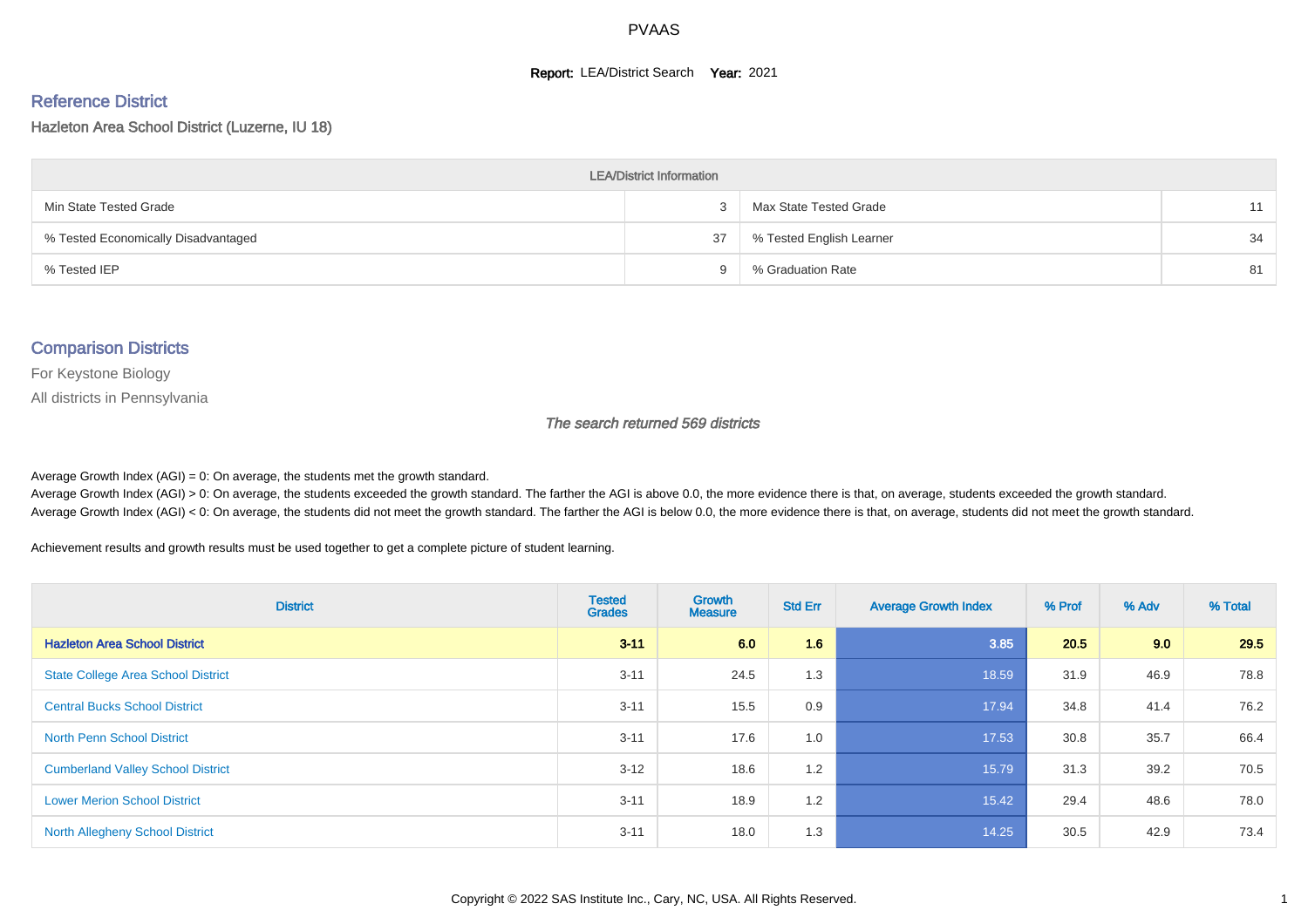| <b>District</b>                               | <b>Tested</b><br><b>Grades</b> | <b>Growth</b><br><b>Measure</b> | <b>Std Err</b> | <b>Average Growth Index</b> | % Prof | % Adv | % Total |
|-----------------------------------------------|--------------------------------|---------------------------------|----------------|-----------------------------|--------|-------|---------|
| <b>Hazleton Area School District</b>          | $3 - 11$                       | 6.0                             | 1.6            | 3.85                        | 20.5   | 9.0   | 29.5    |
| <b>Dallastown Area School District</b>        | $3 - 11$                       | 19.9                            | 1.4            | 14.14                       | 36.8   | 34.2  | 71.0    |
| <b>Spring-Ford Area School District</b>       | $3 - 11$                       | 16.6                            | 1.2            | 14.02                       | 30.4   | 45.3  | 75.7    |
| <b>Colonial School District</b>               | $3 - 11$                       | 22.1                            | 1.6            | 13.55                       | 27.2   | 43.5  | 70.6    |
| <b>Souderton Area School District</b>         | $3 - 11$                       | 18.5                            | 1.4            | 12.86                       | 39.2   | 31.2  | 70.4    |
| <b>Tyrone Area School District</b>            | $3 - 12$                       | 29.2                            | 2.3            | 12.86                       | 36.6   | 29.1  | 65.7    |
| <b>Council Rock School District</b>           | $3 - 11$                       | 13.5                            | 1.1            | 12.27                       | 32.0   | 35.4  | 67.4    |
| <b>Littlestown Area School District</b>       | $3 - 11$                       | 28.7                            | 2.4            | 11.83                       | 38.4   | 29.3  | 67.7    |
| <b>Warwick School District</b>                | $3 - 11$                       | 21.7                            | 1.8            | 11.76                       | 27.7   | 36.3  | 64.0    |
| <b>Hempfield School District</b>              | $3 - 11$                       | 13.4                            | 1.3            | 10.53                       | 29.9   | 36.8  | 66.7    |
| <b>Derry Township School District</b>         | $3 - 10$                       | 20.1                            | 2.0            | 10.20                       | 32.8   | 46.9  | 79.7    |
| <b>Loyalsock Township School District</b>     | $3 - 12$                       | 26.7                            | 2.7            | 9.92                        | 36.8   | 35.1  | 71.9    |
| New Hope-Solebury School District             | $3 - 11$                       | 28.8                            | 2.9            | 9.77                        | 31.6   | 50.0  | 81.6    |
| <b>Delaware Valley School District</b>        | $3 - 11$                       | 15.7                            | 1.6            | 9.62                        | 36.7   | 32.1  | 68.8    |
| Fox Chapel Area School District               | $3 - 11$                       | 17.6                            | 1.9            | 9.47                        | 22.9   | 52.0  | 74.9    |
| <b>Wayne Highlands School District</b>        | $3 - 11$                       | 22.5                            | 2.5            | 9.16                        | 33.8   | 40.4  | 74.2    |
| <b>Unionville-Chadds Ford School District</b> | $3 - 11$                       | 15.8                            | 1.7            | 9.12                        | 31.2   | 48.0  | 79.2    |
| Palmyra Area School District                  | $3 - 11$                       | 16.2                            | 1.8            | 9.02                        | 38.8   | 34.0  | 72.8    |
| <b>Marple Newtown School District</b>         | $3 - 11$                       | 20.6                            | 2.3            | 8.95                        | 31.1   | 42.7  | 73.8    |
| <b>Central York School District</b>           | $3 - 12$                       | 12.9                            | 1.5            | 8.64                        | 31.4   | 24.1  | 55.5    |
| <b>Saucon Valley School District</b>          | $3 - 11$                       | 18.9                            | 2.2            | 8.48                        | 26.0   | 39.6  | 65.6    |
| <b>Southern York County School District</b>   | $3 - 11$                       | 15.5                            | 1.8            | 8.48                        | 37.6   | 29.2  | 66.8    |
| <b>Upper Darby School District</b>            | $3 - 12$                       | 11.2                            | 1.4            | 8.28                        | 23.8   | 11.8  | 35.6    |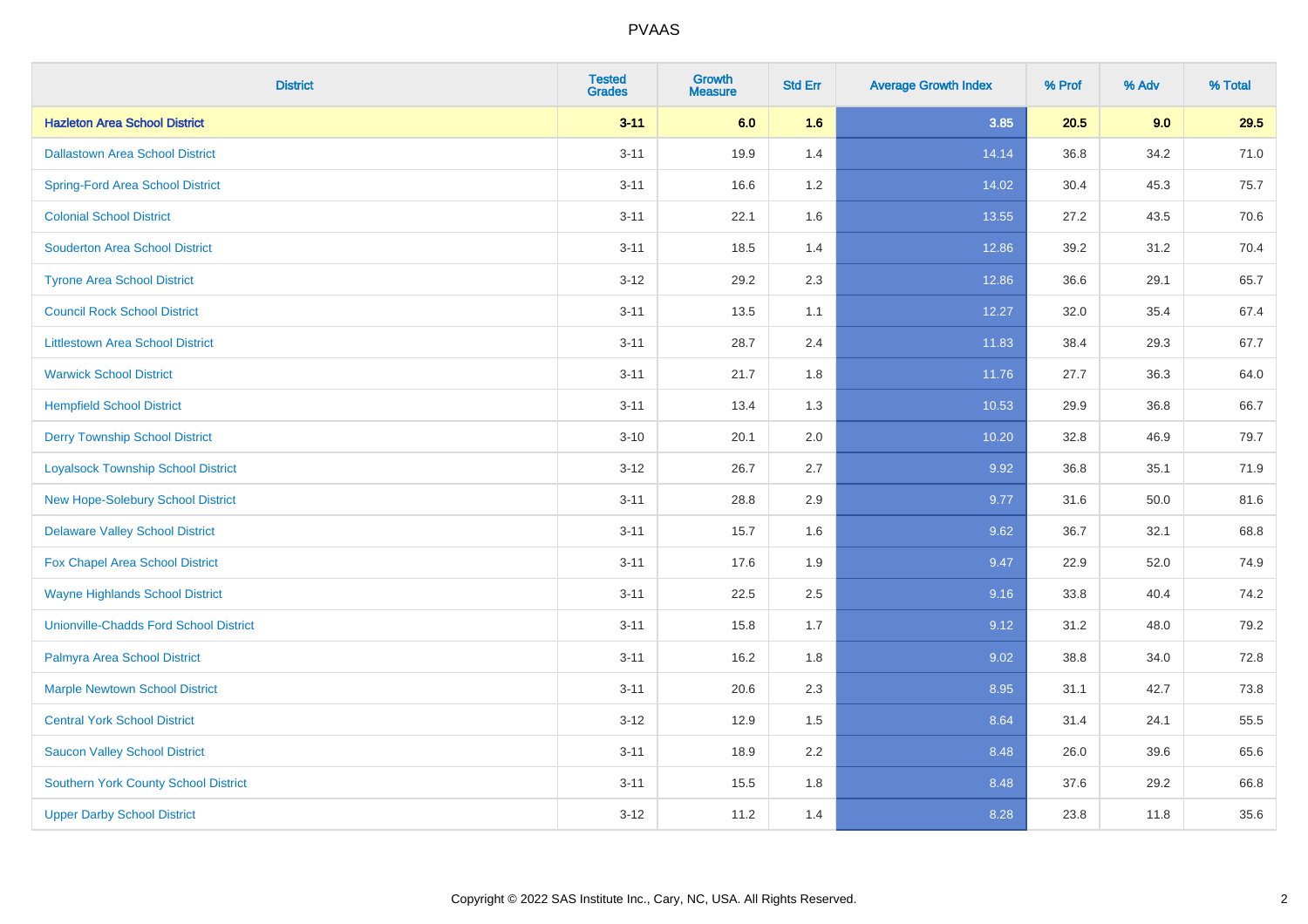| <b>District</b>                           | <b>Tested</b><br><b>Grades</b> | <b>Growth</b><br><b>Measure</b> | <b>Std Err</b> | <b>Average Growth Index</b> | % Prof | % Adv | % Total |
|-------------------------------------------|--------------------------------|---------------------------------|----------------|-----------------------------|--------|-------|---------|
| <b>Hazleton Area School District</b>      | $3 - 11$                       | 6.0                             | 1.6            | 3.85                        | 20.5   | 9.0   | 29.5    |
| <b>Collegium Charter School</b>           | $3 - 10$                       | 21.2                            | 2.6            | 8.18                        | 25.4   | 16.4  | 41.8    |
| <b>Peters Township School District</b>    | $3 - 11$                       | 14.1                            | 1.7            | 8.16                        | 35.2   | 41.6  | 76.8    |
| <b>Upper Saint Clair School District</b>  | $3 - 11$                       | 13.8                            | 1.8            | 7.86                        | 32.2   | 44.5  | 76.7    |
| <b>Mifflin County School District</b>     | $3 - 11$                       | 12.3                            | 1.6            | 7.69                        | 35.1   | 15.1  | 50.3    |
| <b>East Penn School District</b>          | $3 - 11$                       | 8.9                             | 1.2            | 7.61                        | 32.8   | 26.4  | 59.2    |
| <b>Manheim Township School District</b>   | $3-12$                         | 10.9                            | 1.5            | 7.51                        | 30.9   | 31.0  | 61.9    |
| <b>Mountain View School District</b>      | $3 - 11$                       | 24.2                            | 3.4            | 7.20                        | 45.8   | 37.3  | 83.0    |
| <b>Danville Area School District</b>      | $3 - 11$                       | 18.4                            | 2.6            | 7.19                        | 32.0   | 46.1  | 78.1    |
| <b>Upper Merion Area School District</b>  | $3 - 11$                       | 14.0                            | 2.0            | 7.15                        | 34.4   | 32.6  | 67.0    |
| <b>Whitehall-Coplay School District</b>   | $3 - 11$                       | 11.8                            | 1.7            | 7.06                        | 32.3   | 21.7  | 54.0    |
| <b>Camp Hill School District</b>          | $3 - 12$                       | 20.7                            | 2.9            | 7.00                        | 32.3   | 41.4  | 73.7    |
| <b>Methacton School District</b>          | $3 - 11$                       | 11.0                            | 1.6            | 6.94                        | 36.0   | 33.6  | 69.6    |
| <b>Millcreek Township School District</b> | $3 - 11$                       | 9.1                             | 1.4            | 6.61                        | 34.5   | 30.1  | 64.6    |
| <b>Neshaminy School District</b>          | $3 - 11$                       | 8.6                             | 1.3            | 6.56                        | 31.3   | 23.9  | 55.2    |
| <b>Manheim Central School District</b>    | $3 - 11$                       | 12.8                            | 2.0            | 6.52                        | 27.8   | 35.4  | 63.2    |
| <b>Cocalico School District</b>           | $3 - 11$                       | 12.3                            | 1.9            | 6.48                        | 28.2   | 32.3  | 60.5    |
| <b>Armstrong School District</b>          | $3 - 11$                       | 9.8                             | 1.6            | 6.22                        | 32.8   | 24.6  | 57.4    |
| <b>Tuscarora School District</b>          | $3 - 11$                       | 13.4                            | 2.2            | 6.20                        | 37.1   | 26.3  | 63.4    |
| <b>Franklin Regional School District</b>  | $3 - 11$                       | 11.3                            | 1.8            | 6.13                        | 30.0   | 35.0  | 65.0    |
| <b>Agora Cyber Charter School</b>         | $3 - 11$                       | 14.6                            | 2.4            | 6.03                        | 24.7   | 19.5  | 44.2    |
| <b>Indiana Area School District</b>       | $3 - 11$                       | 12.0                            | 2.0            | 5.98                        | 30.0   | 30.4  | 60.3    |
| <b>Punxsutawney Area School District</b>  | $3 - 11$                       | 15.8                            | 2.7            | 5.83                        | 18.6   | 29.0  | 47.6    |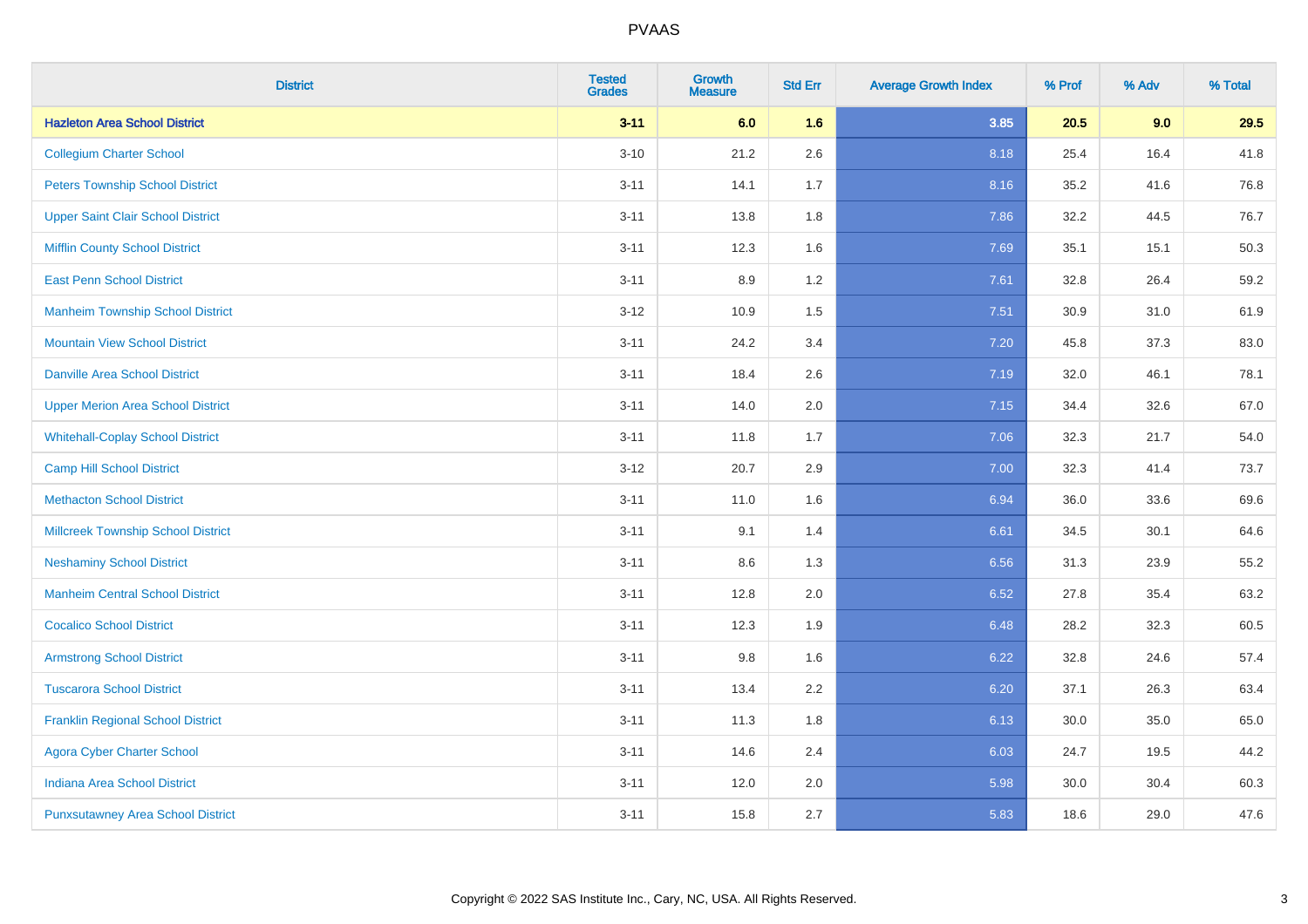| <b>District</b>                              | <b>Tested</b><br><b>Grades</b> | <b>Growth</b><br><b>Measure</b> | <b>Std Err</b> | <b>Average Growth Index</b> | % Prof | % Adv | % Total |
|----------------------------------------------|--------------------------------|---------------------------------|----------------|-----------------------------|--------|-------|---------|
| <b>Hazleton Area School District</b>         | $3 - 11$                       | 6.0                             | 1.6            | 3.85                        | 20.5   | 9.0   | 29.5    |
| <b>Blue Mountain School District</b>         | $3 - 10$                       | 12.2                            | 2.1            | 5.81                        | 30.7   | 26.1  | 56.8    |
| <b>Harbor Creek School District</b>          | $3 - 11$                       | 13.4                            | 2.3            | 5.80                        | 34.5   | 40.7  | 75.2    |
| <b>Pequea Valley School District</b>         | $3 - 11$                       | 18.0                            | 3.1            | 5.74                        | 29.2   | 37.5  | 66.7    |
| Lampeter-Strasburg School District           | $3 - 12$                       | 11.0                            | 1.9            | 5.69                        | 35.4   | 32.3  | 67.7    |
| <b>Hermitage School District</b>             | $3 - 12$                       | 14.0                            | 2.5            | 5.59                        | 34.0   | 27.0  | 61.0    |
| <b>Pine-Richland School District</b>         | $3 - 11$                       | 9.3                             | 1.7            | 5.56                        | 42.3   | 35.8  | 78.1    |
| <b>Lake-Lehman School District</b>           | $3 - 11$                       | 14.9                            | 2.8            | 5.34                        | 25.8   | 22.5  | 48.3    |
| Penns Valley Area School District            | $3 - 12$                       | 14.1                            | 2.6            | 5.33                        | 29.6   | 23.3  | 52.9    |
| <b>Avon Grove School District</b>            | $3 - 10$                       | 7.6                             | 1.4            | 5.29                        | 33.7   | 33.2  | 67.0    |
| <b>Cornwall-Lebanon School District</b>      | $3 - 11$                       | 8.2                             | 1.6            | 5.24                        | 28.0   | 20.5  | 48.6    |
| West Branch Area School District             | $3 - 11$                       | 17.0                            | 3.3            | 5.20                        | 47.1   | 19.1  | 66.2    |
| <b>Fleetwood Area School District</b>        | $3 - 10$                       | 10.4                            | 2.0            | 5.19                        | 31.7   | 25.8  | 57.5    |
| <b>Pennridge School District</b>             | $3 - 10$                       | 7.4                             | 1.5            | 5.10                        | 32.0   | 27.6  | 59.6    |
| Pen Argyl Area School District               | $3 - 12$                       | 12.8                            | 2.5            | 5.10                        | 28.5   | 23.8  | 52.3    |
| <b>Berlin Brothersvalley School District</b> | $3 - 11$                       | 19.6                            | 4.0            | 4.93                        | 28.3   | 41.3  | 69.6    |
| <b>Easton Area School District</b>           | $3-12$                         | 6.3                             | 1.3            | 4.91                        | 24.1   | 13.0  | 37.1    |
| <b>Quaker Valley School District</b>         | $3 - 11$                       | 12.2                            | 2.5            | 4.90                        | 39.5   | 26.4  | 65.9    |
| <b>Belle Vernon Area School District</b>     | $3 - 11$                       | 11.1                            | 2.3            | 4.88                        | 31.6   | 25.4  | 57.1    |
| <b>Lehighton Area School District</b>        | $3 - 11$                       | 11.4                            | 2.4            | 4.84                        | 30.5   | 24.9  | 55.3    |
| <b>Iroquois School District</b>              | $3 - 11$                       | 13.6                            | 2.8            | 4.83                        | 33.3   | 16.0  | 49.4    |
| <b>Penn Manor School District</b>            | $3 - 11$                       | 7.1                             | 1.5            | 4.82                        | 26.7   | 20.5  | 47.2    |
| <b>Lakeland School District</b>              | $3 - 11$                       | 13.3                            | 2.8            | 4.80                        | 22.2   | 21.2  | 43.4    |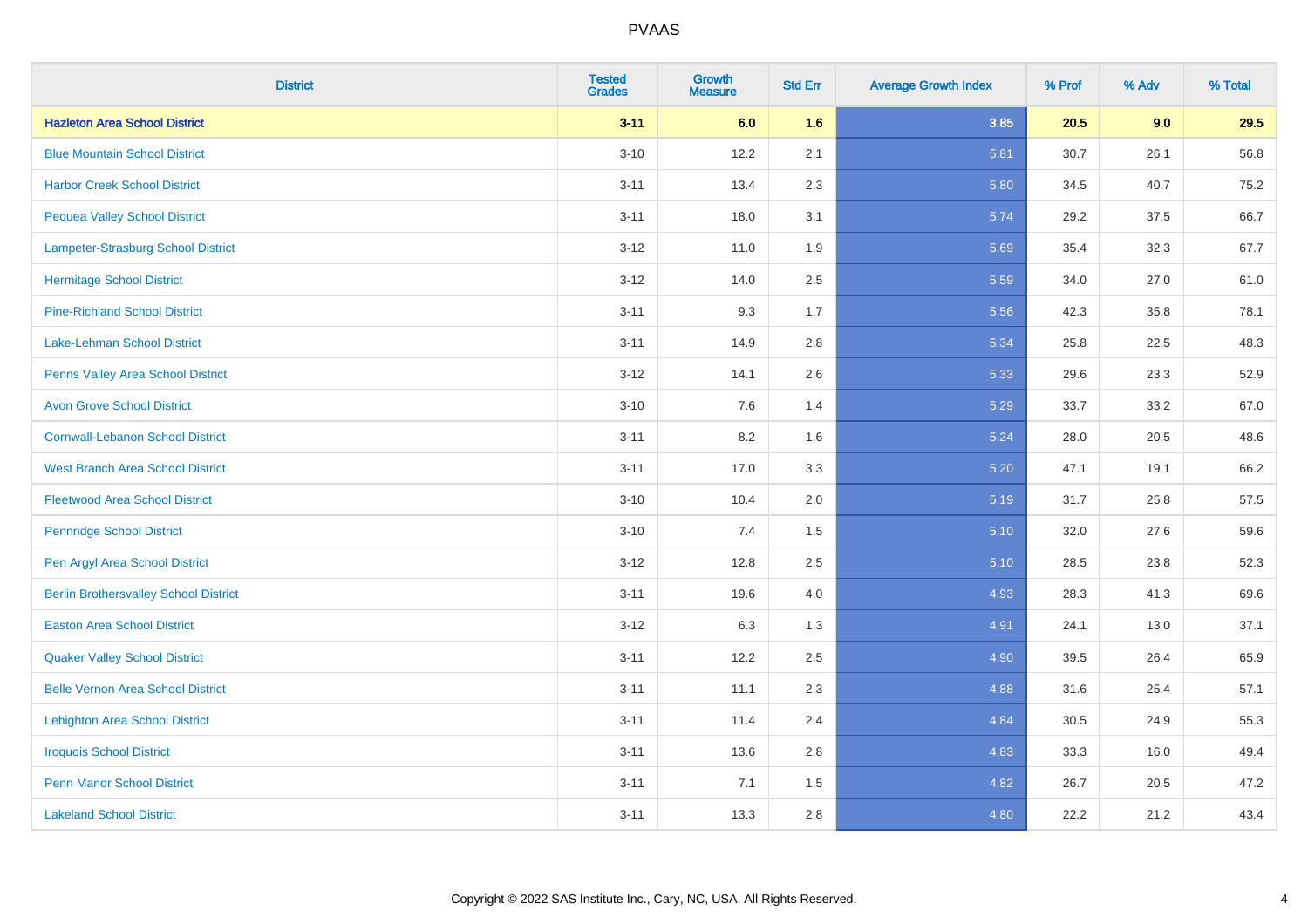| <b>District</b>                                | <b>Tested</b><br><b>Grades</b> | <b>Growth</b><br><b>Measure</b> | <b>Std Err</b> | <b>Average Growth Index</b> | % Prof | % Adv | % Total |
|------------------------------------------------|--------------------------------|---------------------------------|----------------|-----------------------------|--------|-------|---------|
| <b>Hazleton Area School District</b>           | $3 - 11$                       | 6.0                             | 1.6            | 3.85                        | 20.5   | 9.0   | 29.5    |
| <b>West Perry School District</b>              | $3 - 11$                       | 11.0                            | 2.3            | 4.76                        | 26.9   | 20.5  | 47.4    |
| <b>Stroudsburg Area School District</b>        | $3 - 11$                       | 7.5                             | 1.6            | 4.70                        | 30.4   | 18.3  | 48.7    |
| Northern York County School District           | $3 - 11$                       | 8.4                             | 1.8            | 4.63                        | 24.3   | 23.1  | 47.4    |
| <b>Conewago Valley School District</b>         | $3 - 12$                       | 7.6                             | 1.7            | 4.46                        | 41.3   | 19.4  | 60.6    |
| <b>Montrose Area School District</b>           | $3 - 10$                       | 12.3                            | 2.8            | 4.41                        | 37.8   | 28.9  | 66.7    |
| <b>Pennsbury School District</b>               | $3 - 11$                       | 5.6                             | 1.3            | 4.38                        | 37.7   | 27.7  | 65.4    |
| <b>Lower Moreland Township School District</b> | $3 - 11$                       | 8.7                             | 2.0            | 4.35                        | 38.2   | 33.2  | 71.4    |
| <b>West Allegheny School District</b>          | $3 - 12$                       | 8.6                             | 2.0            | 4.34                        | 37.3   | 27.2  | 64.5    |
| <b>Coudersport Area School District</b>        | $3 - 11$                       | 14.8                            | 3.4            | 4.33                        | 34.7   | 28.0  | 62.7    |
| Maritime Academy Charter School                | $3 - 10$                       | 13.2                            | 3.1            | 4.29                        | 24.0   | 1.3   | 25.3    |
| <b>Wallenpaupack Area School District</b>      | $3 - 11$                       | 8.8                             | 2.1            | 4.28                        | 28.5   | 18.9  | 47.4    |
| Pennsylvania Leadership Charter School         | $3 - 11$                       | 8.0                             | 1.9            | 4.22                        | 33.1   | 27.8  | 60.9    |
| <b>Elizabethtown Area School District</b>      | $3 - 12$                       | 7.1                             | 1.7            | 4.19                        | 36.4   | 27.6  | 64.0    |
| <b>Laurel School District</b>                  | $3 - 11$                       | 13.0                            | 3.1            | 4.19                        | 30.3   | 15.7  | 46.1    |
| <b>Valley View School District</b>             | $3 - 11$                       | 9.3                             | 2.2            | 4.18                        | 26.6   | 23.1  | 49.7    |
| <b>Ephrata Area School District</b>            | $3 - 11$                       | $6.8\,$                         | 1.7            | 4.08                        | 31.6   | 17.1  | 48.8    |
| Downingtown Area School District               | $3 - 11$                       | 4.4                             | 1.1            | 4.06                        | 30.1   | 32.0  | 62.2    |
| <b>Radnor Township School District</b>         | $3 - 12$                       | 7.5                             | 1.9            | 4.03                        | 33.0   | 38.3  | 71.3    |
| <b>Abington Heights School District</b>        | $3 - 11$                       | $6.7\,$                         | 1.7            | 4.00                        | 33.8   | 31.7  | 65.5    |
| Phoenixville Area School District              | $3 - 11$                       | 7.3                             | 1.8            | 3.96                        | 32.3   | 27.6  | 59.8    |
| <b>Dallas School District</b>                  | $3 - 11$                       | 8.1                             | 2.1            | 3.87                        | 32.4   | 22.4  | 54.8    |
| <b>Warrior Run School District</b>             | $3 - 11$                       | 10.5                            | 2.7            | 3.86                        | 34.1   | 16.8  | 50.9    |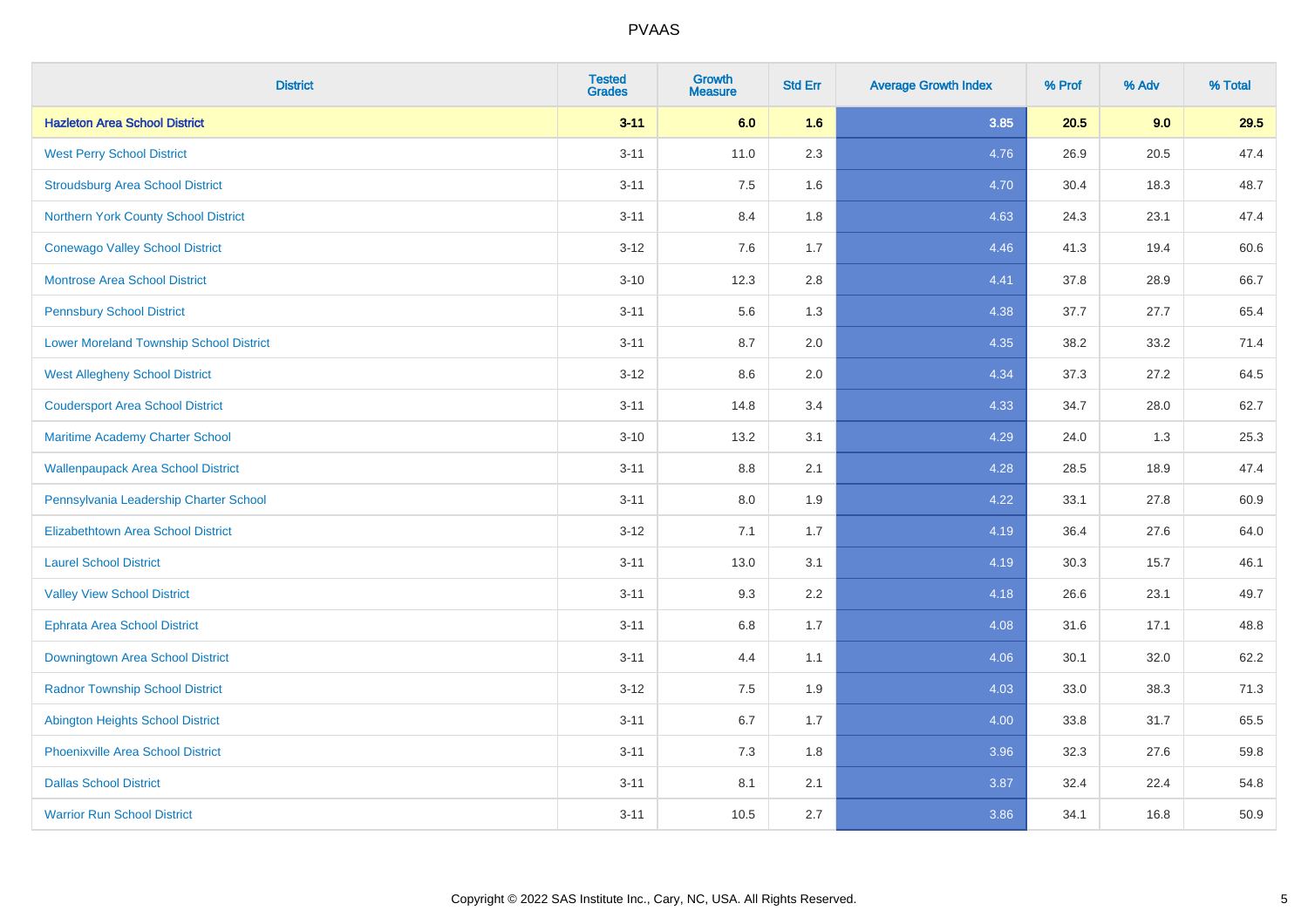| <b>District</b>                            | <b>Tested</b><br><b>Grades</b> | <b>Growth</b><br><b>Measure</b> | <b>Std Err</b> | <b>Average Growth Index</b> | % Prof | % Adv | % Total |
|--------------------------------------------|--------------------------------|---------------------------------|----------------|-----------------------------|--------|-------|---------|
| <b>Hazleton Area School District</b>       | $3 - 11$                       | 6.0                             | 1.6            | 3.85                        | 20.5   | 9.0   | 29.5    |
| <b>Hazleton Area School District</b>       | $3 - 11$                       | 6.0                             | 1.6            | 3.85                        | 20.5   | 9.0   | 29.5    |
| <b>Juniata County School District</b>      | $3 - 12$                       | 7.7                             | 2.0            | 3.81                        | 22.9   | 18.9  | 41.8    |
| <b>Hampton Township School District</b>    | $3 - 11$                       | 7.4                             | 2.0            | 3.79                        | 37.9   | 39.2  | 77.0    |
| <b>Dover Area School District</b>          | $3 - 12$                       | 7.1                             | 1.9            | 3.78                        | 33.0   | 18.7  | 51.7    |
| <b>Spring Cove School District</b>         | $3 - 11$                       | 9.1                             | 2.4            | 3.77                        | 31.8   | 25.4  | 57.1    |
| <b>Reading School District</b>             | $3 - 11$                       | 4.3                             | 1.2            | 3.71                        | 16.8   | 6.0   | 22.8    |
| <b>William Penn School District</b>        | $3 - 12$                       | 7.0                             | 1.9            | 3.61                        | 14.0   | 7.2   | 21.3    |
| <b>Tredyffrin-Easttown School District</b> | $3 - 10$                       | 8.7                             | 2.4            | 3.57                        | 35.2   | 35.8  | 71.0    |
| Oil City Area School District              | $3 - 11$                       | 8.6                             | 2.4            | 3.56                        | 29.1   | 13.1  | 42.2    |
| <b>York Suburban School District</b>       | $3 - 11$                       | 7.4                             | 2.1            | 3.55                        | 24.9   | 31.2  | 56.1    |
| <b>North Pocono School District</b>        | $3 - 11$                       | 13.1                            | 3.7            | 3.54                        | 31.4   | 33.3  | 64.7    |
| <b>Mars Area School District</b>           | $3 - 10$                       | 6.6                             | 1.9            | 3.45                        | 36.7   | 32.4  | 69.1    |
| <b>Fairview School District</b>            | $3 - 11$                       | 8.3                             | 2.4            | 3.43                        | 41.9   | 34.9  | 76.7    |
| <b>Wilmington Area School District</b>     | $3 - 11$                       | 11.1                            | 3.3            | 3.37                        | 29.8   | 26.2  | 56.0    |
| <b>Conrad Weiser Area School District</b>  | $3 - 11$                       | 7.1                             | 2.1            | 3.34                        | 28.2   | 14.4  | 42.6    |
| <b>Bellefonte Area School District</b>     | $3 - 11$                       | 6.7                             | 2.0            | 3.34                        | 28.8   | 21.5  | 50.2    |
| <b>Kutztown Area School District</b>       | $3 - 12$                       | 9.3                             | 2.8            | 3.34                        | 38.5   | 14.6  | 53.2    |
| South Fayette Township School District     | $3 - 11$                       | 6.0                             | 1.8            | 3.33                        | 32.2   | 38.3  | 70.5    |
| <b>Steel Valley School District</b>        | $3 - 11$                       | 11.1                            | 3.3            | 3.33                        | 34.8   | 10.1  | 44.9    |
| <b>Upper Dauphin Area School District</b>  | $3 - 11$                       | 16.5                            | 5.1            | 3.26                        | 37.5   | 26.8  | 64.3    |
| <b>Penncrest School District</b>           | $3 - 11$                       | 6.0                             | 1.9            | 3.24                        | 31.1   | 16.9  | 48.0    |
| <b>Apollo-Ridge School District</b>        | $3 - 12$                       | 9.5                             | 3.0            | 3.23                        | 34.0   | 9.4   | 43.4    |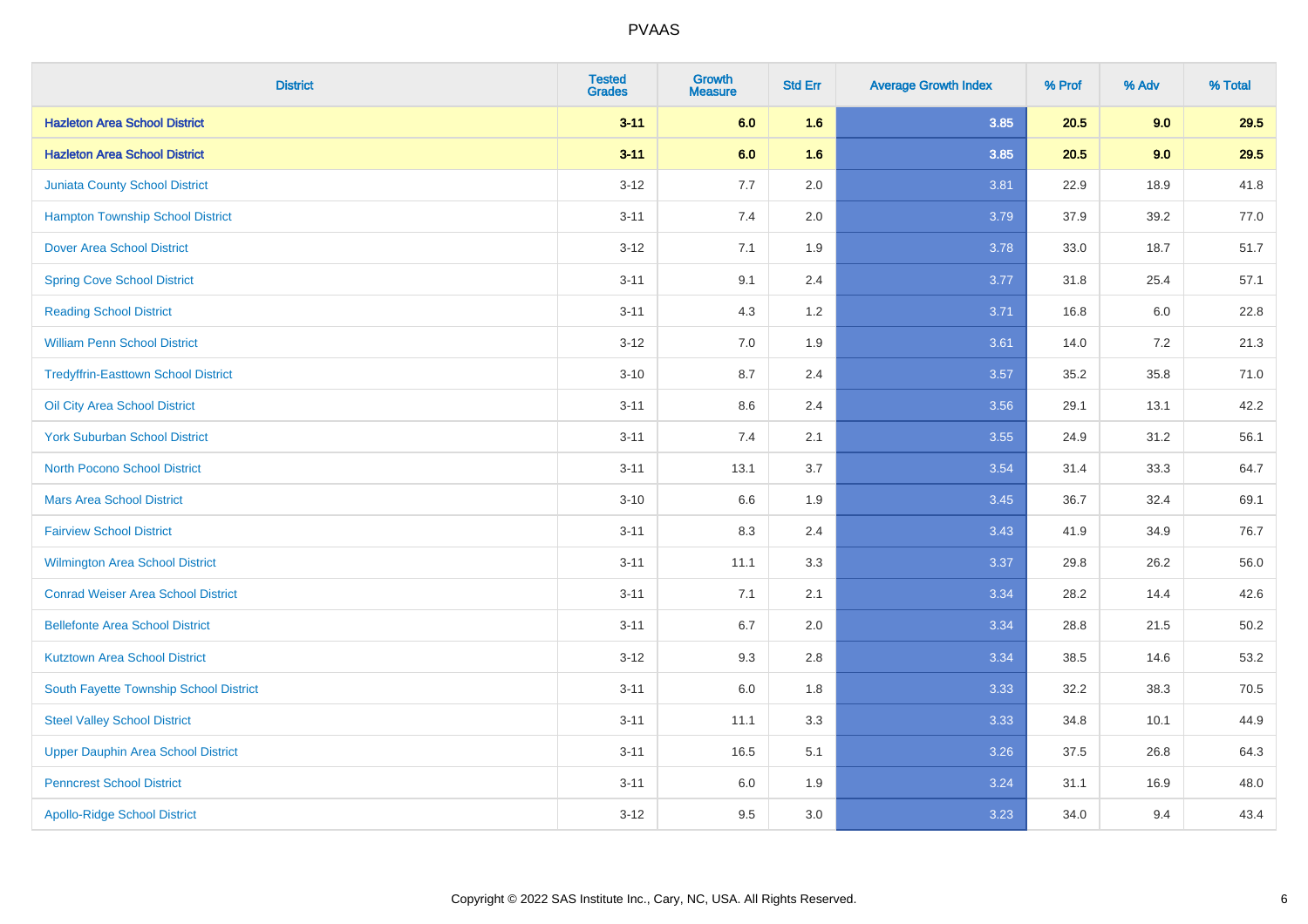| <b>District</b>                                    | <b>Tested</b><br><b>Grades</b> | <b>Growth</b><br><b>Measure</b> | <b>Std Err</b> | <b>Average Growth Index</b> | % Prof | % Adv | % Total |
|----------------------------------------------------|--------------------------------|---------------------------------|----------------|-----------------------------|--------|-------|---------|
| <b>Hazleton Area School District</b>               | $3 - 11$                       | 6.0                             | 1.6            | 3.85                        | 20.5   | 9.0   | 29.5    |
| <b>Avon Grove Charter School</b>                   | $3 - 11$                       | 9.8                             | 3.1            | 3.18                        | 32.4   | 26.0  | 58.4    |
| 21st Century Cyber Charter School                  | $6 - 12$                       | 6.6                             | 2.1            | 3.16                        | 29.0   | 21.8  | 50.8    |
| <b>Greenwood School District</b>                   | $3 - 11$                       | 11.3                            | 3.6            | 3.14                        | 31.2   | 32.8  | 63.9    |
| Capital Area School for the Arts Charter School    | $9 - 11$                       | 14.2                            | 4.5            | 3.13                        | 27.5   | 30.0  | 57.5    |
| <b>Kane Area School District</b>                   | $3 - 10$                       | 8.8                             | 2.9            | 3.07                        | 31.4   | 19.8  | 51.2    |
| <b>Upper Perkiomen School District</b>             | $3 - 11$                       | 5.7                             | 1.9            | 3.04                        | 25.4   | 19.9  | 45.4    |
| <b>Lower Dauphin School District</b>               | $3 - 11$                       | 5.3                             | 1.8            | 3.03                        | 30.6   | 26.8  | 57.5    |
| <b>Allegheny-Clarion Valley School District</b>    | $3 - 10$                       | 12.3                            | 4.1            | 3.03                        | 33.3   | 19.0  | 52.4    |
| <b>Line Mountain School District</b>               | $3 - 11$                       | 11.7                            | 3.9            | 3.01                        | 40.4   | 42.3  | 82.7    |
| <b>Bald Eagle Area School District</b>             | $3 - 11$                       | 7.6                             | 2.5            | 3.00                        | 31.6   | 15.6  | 47.3    |
| <b>Canton Area School District</b>                 | $3 - 11$                       | 8.4                             | 2.9            | 2.92                        | 13.8   | 23.0  | 36.8    |
| South Butler County School District                | $3 - 10$                       | 6.3                             | 2.2            | 2.80                        | 37.8   | 19.2  | 57.0    |
| <b>Great Valley School District</b>                | $3 - 11$                       | 5.4                             | 2.0            | 2.77                        | 33.8   | 33.5  | 67.3    |
| <b>Donegal School District</b>                     | $3-12$                         | 5.9                             | 2.2            | 2.72                        | 34.1   | 23.1  | 57.2    |
| <b>Tamaqua Area School District</b>                | $3 - 12$                       | 6.5                             | 2.4            | 2.72                        | 34.3   | 17.5  | 51.8    |
| <b>Crawford Central School District</b>            | $3 - 11$                       | 5.7                             | 2.1            | 2.71                        | 26.4   | 15.8  | 42.1    |
| Saint Marys Area School District                   | $3 - 11$                       | 6.0                             | 2.2            | 2.69                        | 35.4   | 18.3  | 53.7    |
| <b>Bedford Area School District</b>                | $3 - 11$                       | 6.4                             | 2.4            | 2.68                        | 31.0   | 20.6  | 51.6    |
| <b>Commonwealth Charter Academy Charter School</b> | $3 - 10$                       | 4.2                             | 1.6            | 2.68                        | 27.0   | 15.6  | 42.5    |
| <b>Palisades School District</b>                   | $3 - 11$                       | 7.7                             | 2.9            | 2.66                        | 27.8   | 20.3  | 48.1    |
| Northern Tioga School District                     | $3 - 12$                       | 6.8                             | 2.6            | 2.64                        | 25.0   | 16.9  | 41.9    |
| <b>Homer-Center School District</b>                | $3 - 11$                       | 8.8                             | 3.5            | 2.53                        | 38.0   | 17.7  | 55.8    |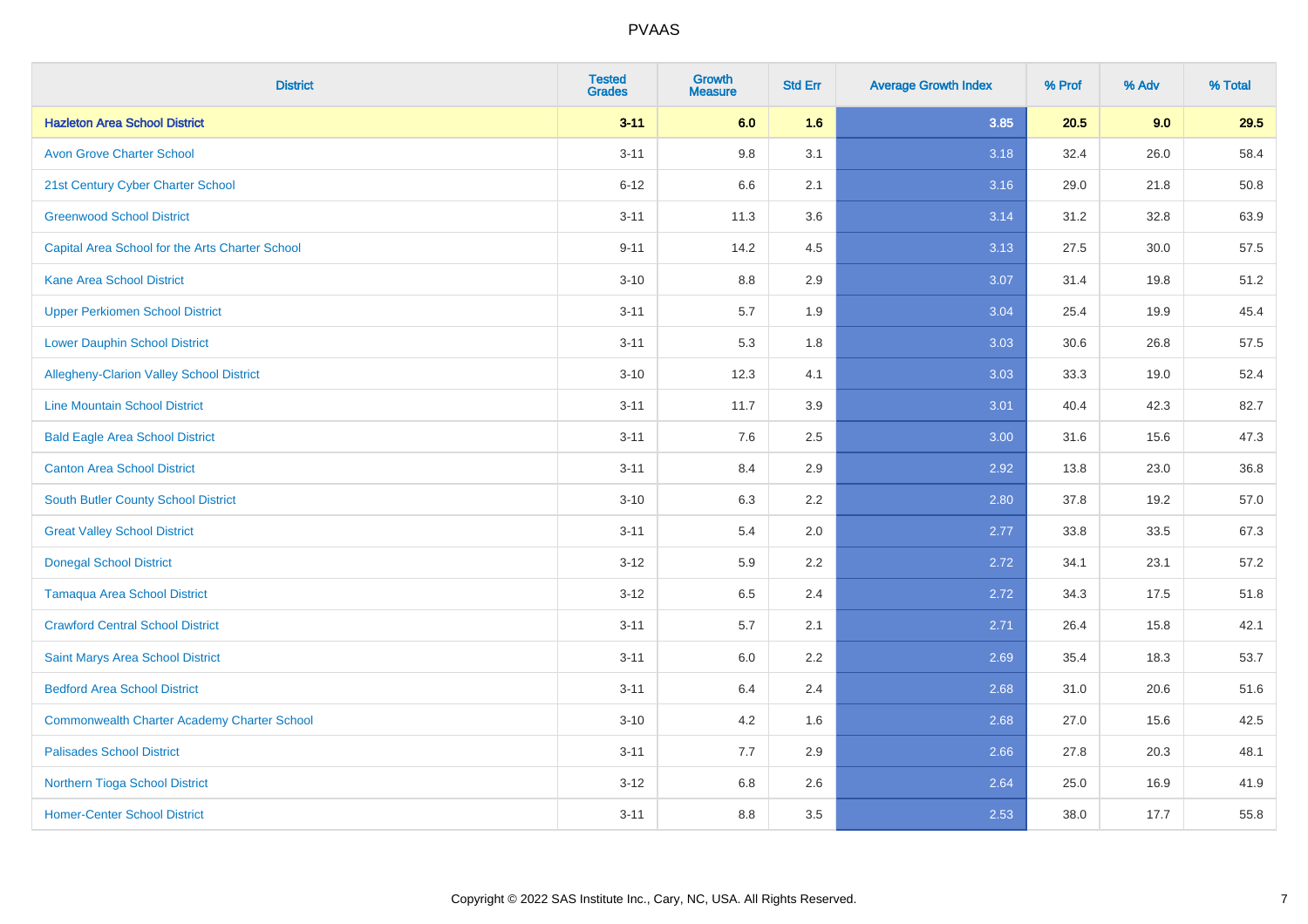| <b>District</b>                                | <b>Tested</b><br><b>Grades</b> | <b>Growth</b><br><b>Measure</b> | <b>Std Err</b> | <b>Average Growth Index</b> | % Prof | % Adv | % Total |
|------------------------------------------------|--------------------------------|---------------------------------|----------------|-----------------------------|--------|-------|---------|
| <b>Hazleton Area School District</b>           | $3 - 11$                       | 6.0                             | 1.6            | 3.85                        | 20.5   | 9.0   | 29.5    |
| Northern Lehigh School District                | $3 - 12$                       | 6.1                             | 2.5            | 2.42                        | 21.4   | 18.0  | 39.3    |
| <b>Bentworth School District</b>               | $3 - 11$                       | 7.0                             | 3.0            | 2.36                        | 26.6   | 17.0  | 43.6    |
| <b>Red Lion Area School District</b>           | $3 - 11$                       | 4.5                             | 1.9            | 2.31                        | 32.3   | 21.5  | 53.8    |
| Huntingdon Area School District                | $3 - 11$                       | 5.8                             | 2.6            | 2.28                        | 27.8   | 17.4  | 45.2    |
| <b>Brandywine Heights Area School District</b> | $3 - 11$                       | 5.8                             | 2.6            | 2.27                        | 27.7   | 28.6  | 56.2    |
| East Pennsboro Area School District            | $3 - 11$                       | 4.8                             | 2.1            | 2.26                        | 36.8   | 16.9  | 53.7    |
| <b>Wallingford-Swarthmore School District</b>  | $3 - 10$                       | 5.0                             | 2.2            | 2.25                        | 33.3   | 37.1  | 70.4    |
| <b>Glendale School District</b>                | $3 - 10$                       | 7.9                             | 3.5            | 2.25                        | 42.6   | 9.3   | 51.8    |
| <b>Blue Ridge School District</b>              | $3 - 11$                       | 8.3                             | 3.7            | 2.24                        | 29.6   | 9.3   | 38.9    |
| Mastery Charter School - Hardy Williams        | $3 - 11$                       | 6.6                             | 3.0            | 2.21                        | 24.7   | 1.2   | 25.9    |
| <b>Brookville Area School District</b>         | $3 - 11$                       | 6.8                             | 3.1            | 2.19                        | 46.1   | 14.6  | 60.7    |
| <b>Mckeesport Area School District</b>         | $3-12$                         | 4.6                             | 2.2            | 2.14                        | 21.1   | 4.4   | 25.5    |
| <b>Muncy School District</b>                   | $3 - 11$                       | 6.9                             | 3.3            | 2.12                        | 37.6   | 18.8  | 56.4    |
| <b>Northeastern York School District</b>       | $3 - 11$                       | 3.8                             | 1.8            | 2.11                        | 32.7   | 21.0  | 53.7    |
| Northampton Area School District               | $3 - 11$                       | 3.2                             | 1.5            | 2.05                        | 29.8   | 17.9  | 47.7    |
| <b>Keystone Central School District</b>        | $3 - 11$                       | 3.6                             | 1.8            | 2.04                        | 27.1   | 14.6  | 41.8    |
| <b>Benton Area School District</b>             | $3 - 10$                       | 8.1                             | 4.0            | 2.01                        | 35.7   | 28.6  | 64.3    |
| Pennsylvania Distance Learning Charter School  | $3 - 12$                       | 6.8                             | 3.4            | 1.99                        | 19.8   | 6.2   | 25.9    |
| <b>South Middleton School District</b>         | $3 - 11$                       | 4.4                             | 2.2            | 1.95                        | 31.1   | 16.4  | 47.5    |
| <b>Oswayo Valley School District</b>           | $3-12$                         | 9.9                             | 5.1            | 1.93                        | 26.5   | 44.1  | 70.6    |
| <b>Spring Grove Area School District</b>       | $3 - 11$                       | 3.9                             | 2.0            | 1.90                        | 30.0   | 23.0  | 53.0    |
| <b>Eastern Lebanon County School District</b>  | $3 - 11$                       | 4.0                             | 2.1            | 1.89                        | 23.5   | 11.5  | 35.0    |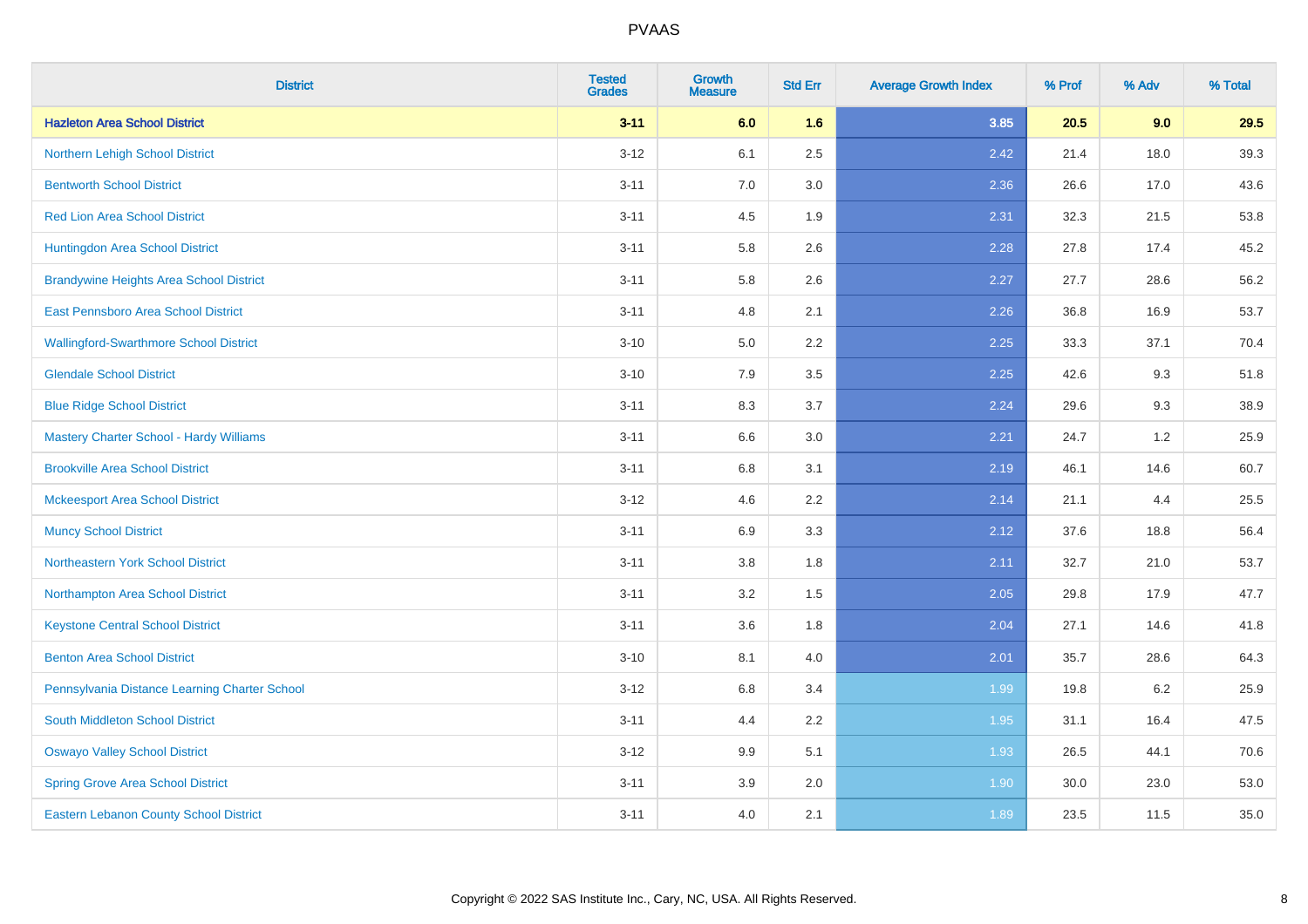| <b>District</b>                             | <b>Tested</b><br><b>Grades</b> | <b>Growth</b><br><b>Measure</b> | <b>Std Err</b> | <b>Average Growth Index</b> | % Prof | % Adv | % Total |
|---------------------------------------------|--------------------------------|---------------------------------|----------------|-----------------------------|--------|-------|---------|
| <b>Hazleton Area School District</b>        | $3 - 11$                       | 6.0                             | 1.6            | 3.85                        | 20.5   | 9.0   | 29.5    |
| <b>United School District</b>               | $3 - 11$                       | 6.3                             | 3.3            | 1.89                        | 38.8   | 16.3  | 55.0    |
| <b>Perkiomen Valley School District</b>     | $3 - 11$                       | 2.7                             | 1.5            | 1.83                        | 35.0   | 25.3  | 60.3    |
| <b>Central Valley School District</b>       | $3 - 10$                       | 4.7                             | 2.6            | 1.83                        | 37.8   | 18.5  | 56.3    |
| <b>Sayre Area School District</b>           | $3 - 11$                       | 5.8                             | 3.2            | 1.81                        | 30.3   | 21.0  | 51.3    |
| Leechburg Area School District              | $3 - 11$                       | 7.0                             | 3.9            | 1.79                        | 37.7   | 4.9   | 42.6    |
| Mt Lebanon School District                  | $3 - 11$                       | 2.4                             | 1.3            | 1.79                        | 39.3   | 37.4  | 76.8    |
| <b>Wyalusing Area School District</b>       | $3 - 12$                       | 5.7                             | 3.2            | 1.78                        | 38.6   | 12.9  | 51.4    |
| <b>Multicultural Academy Charter School</b> | $9 - 11$                       | 6.0                             | 3.4            | 1.77                        | 12.3   | 0.0   | 12.3    |
| <b>Port Allegany School District</b>        | $3 - 11$                       | 6.5                             | 3.7            | 1.74                        | 26.4   | 11.3  | 37.7    |
| <b>Penn-Trafford School District</b>        | $3 - 11$                       | 2.9                             | 1.8            | 1.68                        | 46.3   | 26.2  | 72.5    |
| <b>West Shore School District</b>           | $3 - 12$                       | 2.2                             | 1.3            | 1.68                        | 31.8   | 15.2  | 47.1    |
| <b>Waynesboro Area School District</b>      | $3 - 12$                       | $3.0\,$                         | 1.8            | 1.67                        | 26.0   | 23.5  | 49.5    |
| Dr Robert Ketterer Charter School Inc       | $6 - 12$                       | 7.1                             | 4.3            | 1.66                        | 7.3    | 1.7   | 9.0     |
| <b>Halifax Area School District</b>         | $3 - 11$                       | 5.8                             | 3.5            | 1.64                        | 32.1   | 18.9  | 50.9    |
| <b>Salisbury Township School District</b>   | $3 - 11$                       | 5.8                             | 3.6            | 1.62                        | 24.4   | 12.6  | 37.0    |
| <b>Fort Leboeuf School District</b>         | $3 - 11$                       | 3.5                             | 2.2            | 1.58                        | 32.0   | 16.8  | 48.8    |
| <b>Gateway School District</b>              | $3 - 11$                       | 3.1                             | 2.0            | 1.55                        | 35.7   | 18.5  | 54.2    |
| <b>Smethport Area School District</b>       | $3 - 12$                       | 5.8                             | 3.8            | 1.52                        | 24.6   | 20.0  | 44.6    |
| <b>Northern Potter School District</b>      | $3 - 12$                       | $6.8\,$                         | 4.6            | 1.48                        | 30.6   | 11.1  | 41.7    |
| South Western School District               | $3 - 12$                       | 2.5                             | 1.7            | 1.48                        | 36.2   | 19.7  | 55.9    |
| Susquehanna Township School District        | $3 - 12$                       | 3.9                             | 2.7            | 1.45                        | 19.0   | 13.1  | 32.0    |
| <b>Conestoga Valley School District</b>     | $3 - 11$                       | 2.4                             | 1.7            | 1.43                        | 35.0   | 23.5  | 58.5    |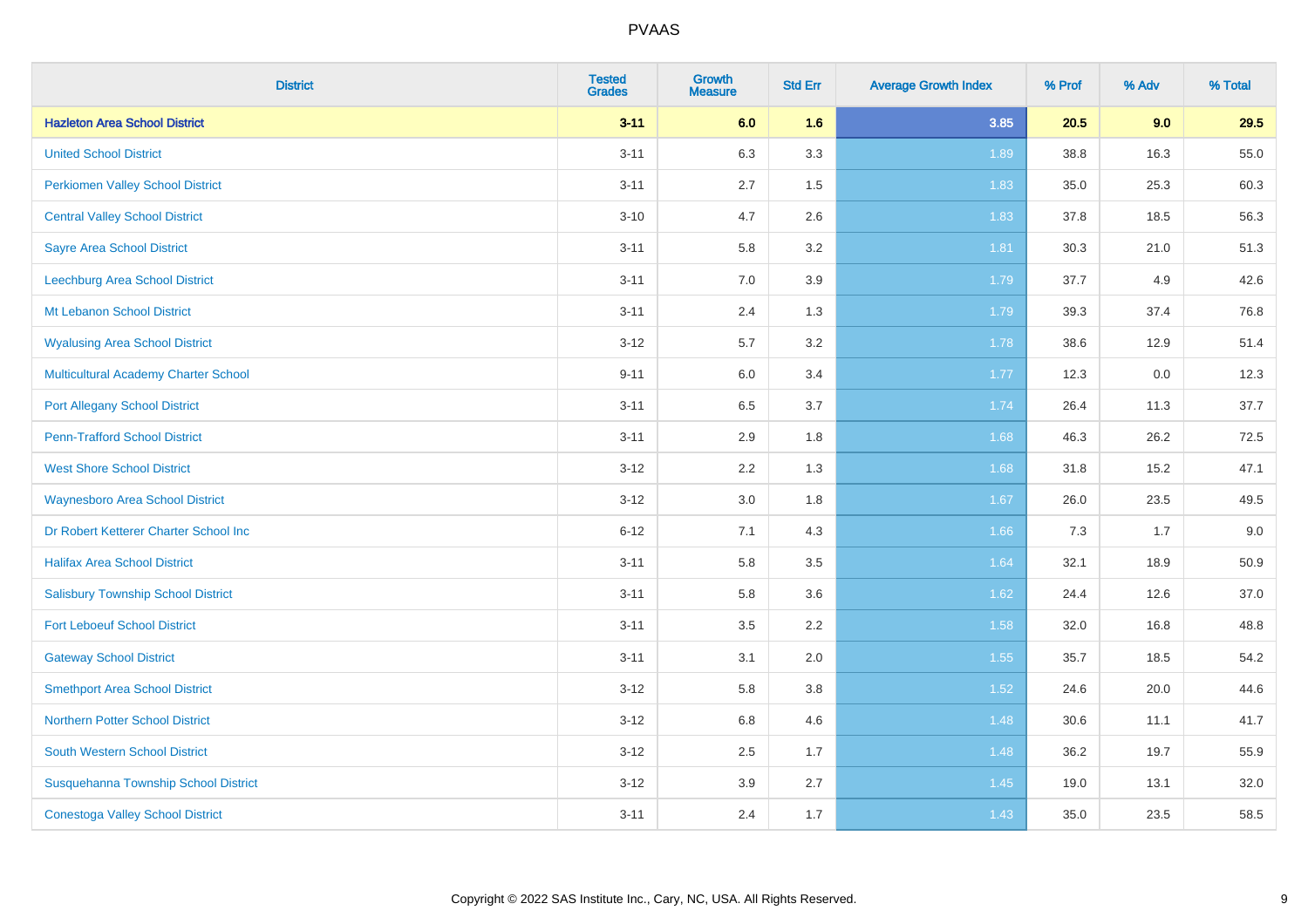| <b>District</b>                                | <b>Tested</b><br><b>Grades</b> | <b>Growth</b><br><b>Measure</b> | <b>Std Err</b> | <b>Average Growth Index</b> | % Prof | % Adv | % Total |
|------------------------------------------------|--------------------------------|---------------------------------|----------------|-----------------------------|--------|-------|---------|
| <b>Hazleton Area School District</b>           | $3 - 11$                       | 6.0                             | 1.6            | 3.85                        | 20.5   | 9.0   | 29.5    |
| <b>Midd-West School District</b>               | $3 - 11$                       | 3.6                             | 2.6            | 1.42                        | 28.6   | 25.0  | 53.6    |
| <b>Western Wayne School District</b>           | $3 - 11$                       | 3.6                             | 2.6            | 1.39                        | 30.8   | 16.2  | 47.0    |
| <b>Conemaugh Township Area School District</b> | $3 - 12$                       | 4.8                             | 3.5            | 1.39                        | 30.9   | 27.8  | 58.8    |
| <b>Mastery Charter School - Thomas Campus</b>  | $3 - 10$                       | 7.9                             | 5.7            | 1.39                        | 12.5   | 0.0   | 12.5    |
| <b>Chestnut Ridge School District</b>          | $3 - 12$                       | 4.0                             | 2.9            | 1.38                        | 33.2   | 11.0  | 44.2    |
| Philipsburg-Osceola Area School District       | $3 - 11$                       | 4.1                             | 3.0            | 1.37                        | 22.5   | 16.2  | 38.8    |
| <b>Keystone School District</b>                | $3 - 11$                       | 7.8                             | 5.7            | 1.37                        | 35.0   | 45.0  | 80.0    |
| <b>Ringgold School District</b>                | $3 - 11$                       | 2.9                             | 2.2            | 1.32                        | 23.8   | 13.3  | 37.1    |
| Pennsylvania Virtual Charter School            | $3 - 11$                       | 4.4                             | 3.4            | 1.31                        | 29.8   | 21.2  | 51.0    |
| <b>Purchase Line School District</b>           | $3 - 12$                       | 4.3                             | 3.3            | 1.30                        | 32.3   | 9.0   | 41.4    |
| Johnsonburg Area School District               | $3 - 11$                       | $5.0\,$                         | 3.9            | 1.27                        | 35.5   | 11.8  | 47.4    |
| <b>Bloomsburg Area School District</b>         | $3 - 10$                       | 4.3                             | 3.4            | $1.26$                      | 36.5   | 20.6  | 57.1    |
| <b>Bellwood-Antis School District</b>          | $3 - 10$                       | 3.5                             | 2.8            | 1.24                        | 40.9   | 19.4  | 60.2    |
| <b>Upper Dublin School District</b>            | $3 - 12$                       | 2.1                             | 1.8            | 1.19                        | 34.7   | 30.0  | 64.7    |
| <b>Solanco School District</b>                 | $3 - 11$                       | 2.2                             | 1.8            | 1.18                        | 27.2   | 15.0  | 42.3    |
| <b>Newport School District</b>                 | $3 - 12$                       | 3.8                             | 3.3            | 1.17                        | 38.8   | 10.4  | 49.2    |
| People For People Charter School               | $3 - 12$                       | 6.4                             | 5.6            | 1.15                        | 2.4    | 0.0   | 2.4     |
| <b>Esperanza Cyber Charter School</b>          | $3 - 11$                       | 7.1                             | 6.1            | 1.15                        | 8.8    | 2.9   | 11.8    |
| <b>Southeast Delco School District</b>         | $3 - 10$                       | 3.9                             | 3.5            | 1.12                        | 18.6   | 3.4   | 22.0    |
| <b>Athens Area School District</b>             | $3 - 11$                       | 2.6                             | 2.3            | 1.11                        | 34.9   | 12.3  | 47.3    |
| <b>Haverford Township School District</b>      | $3 - 11$                       | 1.4                             | 1.4            | 1.05                        | 36.7   | 26.3  | 63.0    |
| <b>Bermudian Springs School District</b>       | $3 - 11$                       | 2.5                             | 2.4            | 1.05                        | 31.8   | 23.5  | 55.3    |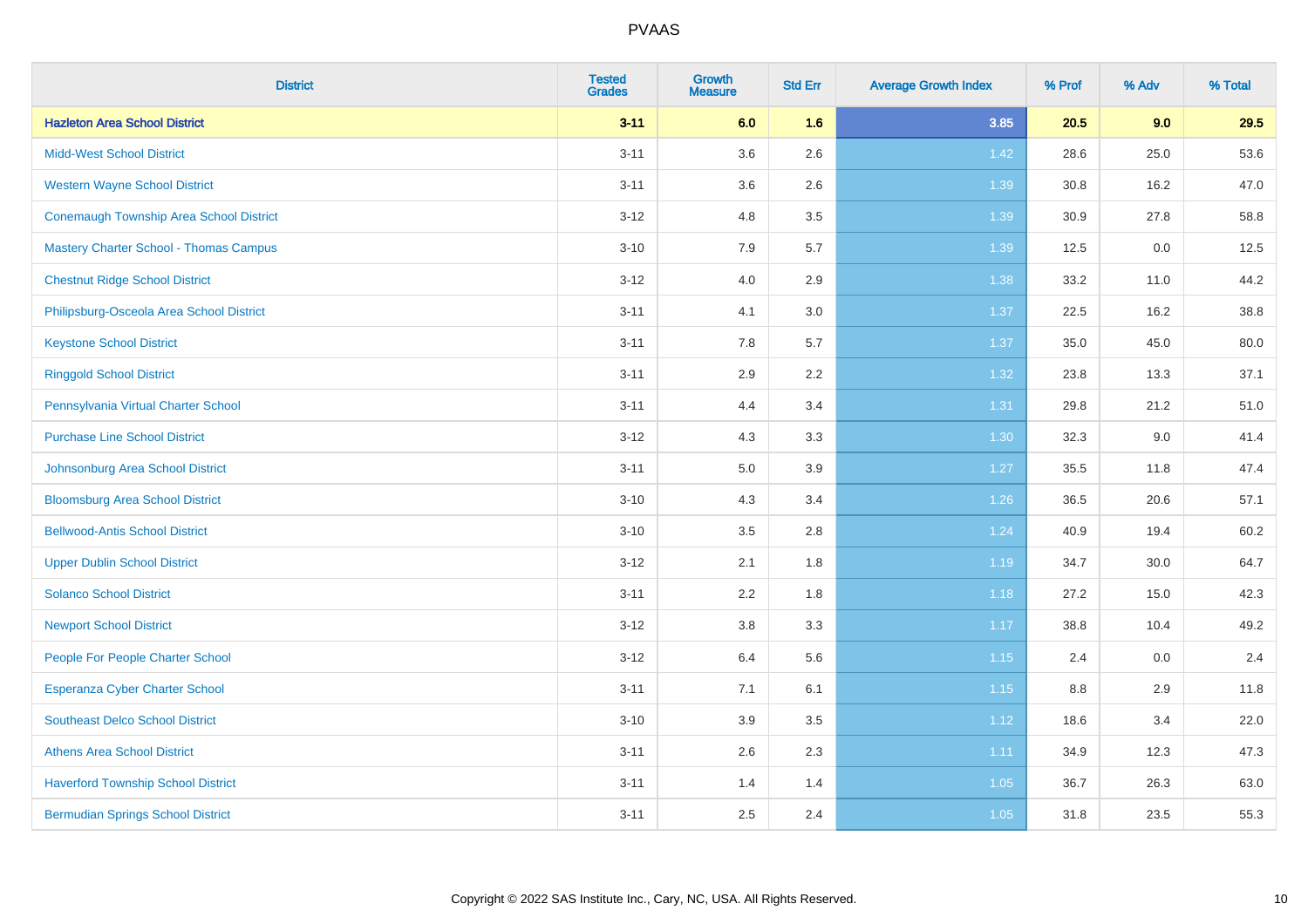| <b>District</b>                                 | <b>Tested</b><br><b>Grades</b> | <b>Growth</b><br><b>Measure</b> | <b>Std Err</b> | <b>Average Growth Index</b> | % Prof | % Adv   | % Total |
|-------------------------------------------------|--------------------------------|---------------------------------|----------------|-----------------------------|--------|---------|---------|
| <b>Hazleton Area School District</b>            | $3 - 11$                       | 6.0                             | 1.6            | 3.85                        | 20.5   | 9.0     | 29.5    |
| <b>Sharpsville Area School District</b>         | $3 - 11$                       | 3.8                             | 3.7            | 1.04                        | 41.1   | 23.2    | 64.3    |
| <b>Brownsville Area School District</b>         | $3 - 12$                       | 3.9                             | 3.8            | 1.04                        | 22.0   | 8.5     | 30.5    |
| Esperanza Academy Charter School                | $4 - 11$                       | 2.1                             | 2.1            | 1.01                        | 14.2   | $3.6\,$ | 17.8    |
| <b>Galeton Area School District</b>             | $3 - 11$                       | 5.4                             | 5.4            | 1.01                        | 33.3   | 22.2    | 55.6    |
| West Jefferson Hills School District            | $3 - 11$                       | 1.9                             | 1.9            | 0.99                        | 34.8   | 27.3    | 62.1    |
| <b>Centennial School District</b>               | $3 - 10$                       | 1.5                             | 1.5            | 0.98                        | 23.6   | 12.4    | 36.0    |
| <b>Eastern Lancaster County School District</b> | $3 - 12$                       | 2.9                             | 3.2            | 0.91                        | 35.2   | 36.4    | 71.6    |
| <b>Pottstown School District</b>                | $3-12$                         | 2.0                             | 2.2            | 0.88                        | 19.4   | 6.2     | 25.6    |
| Hope For Hyndman Charter School                 | $3 - 11$                       | 5.1                             | 5.8            | 0.88                        | 14.3   | 7.1     | 21.4    |
| <b>Clarion Area School District</b>             | $3 - 11$                       | 3.2                             | 3.7            | 0.88                        | 31.7   | 13.3    | 45.0    |
| Aspira Bilingual Cyber Charter School           | $3 - 11$                       | 5.1                             | 5.8            | 0.87                        | 4.8    | 0.0     | 4.8     |
| <b>Blackhawk School District</b>                | $3 - 11$                       | 2.0                             | 2.3            | 0.87                        | 34.6   | 20.7    | 55.3    |
| <b>Moon Area School District</b>                | $3 - 11$                       | 1.5                             | 1.8            | 0.86                        | 34.5   | 25.5    | 60.0    |
| <b>North Clarion County School District</b>     | $3 - 12$                       | 3.4                             | 4.1            | 0.83                        | 45.0   | 18.8    | 63.8    |
| <b>Penn-Delco School District</b>               | $3 - 11$                       | 1.3                             | 1.8            | 0.75                        | 26.5   | 12.6    | 39.1    |
| <b>School Lane Charter School</b>               | $3 - 11$                       | 2.6                             | 3.6            | 0.72                        | 23.1   | 18.7    | 41.8    |
| <b>Lewisburg Area School District</b>           | $3 - 11$                       | 1.7                             | 2.4            | 0.72                        | 35.9   | 35.9    | 71.8    |
| <b>Forest Hills School District</b>             | $3 - 11$                       | 1.8                             | 2.5            | 0.71                        | 28.8   | 10.3    | 39.1    |
| <b>Tunkhannock Area School District</b>         | $3 - 11$                       | 1.4                             | 2.0            | 0.71                        | 29.8   | 18.1    | 47.9    |
| <b>Mercer Area School District</b>              | $3 - 11$                       | 2.2                             | 3.1            | 0.70                        | 24.4   | 11.8    | 36.2    |
| <b>Springfield School District</b>              | $3 - 11$                       | 1.2                             | 1.7            | 0.69                        | 31.8   | 25.2    | 56.9    |
| <b>Williams Valley School District</b>          | $3 - 11$                       | 2.6                             | 3.7            | 0.69                        | 17.0   | 5.1     | 22.0    |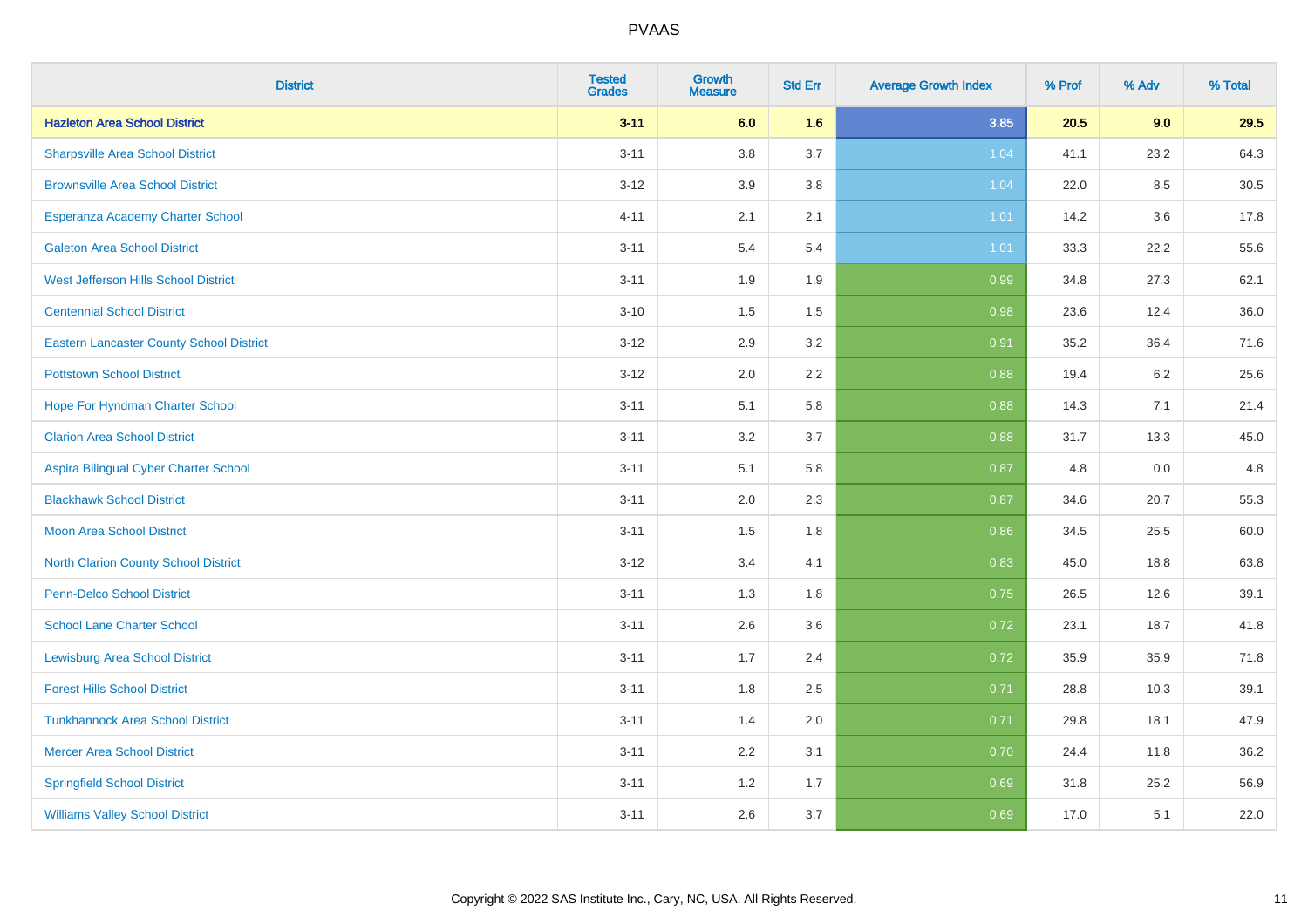| <b>District</b>                                    | <b>Tested</b><br><b>Grades</b> | <b>Growth</b><br><b>Measure</b> | <b>Std Err</b> | <b>Average Growth Index</b> | % Prof | % Adv | % Total |
|----------------------------------------------------|--------------------------------|---------------------------------|----------------|-----------------------------|--------|-------|---------|
| <b>Hazleton Area School District</b>               | $3 - 11$                       | 6.0                             | 1.6            | 3.85                        | 20.5   | 9.0   | 29.5    |
| <b>Union School District</b>                       | $3 - 12$                       | 2.5                             | 3.7            | 0.69                        | 17.9   | 10.4  | 28.4    |
| <b>Mastery Charter School - Pickett Campus</b>     | $6 - 10$                       | 2.7                             | 4.2            | 0.65                        | 20.6   | 0.0   | 20.6    |
| <b>Belmont Charter School</b>                      | $3 - 10$                       | 2.2                             | 3.4            | 0.64                        | 5.3    | 1.8   | $7.0$   |
| <b>Bensalem Township School District</b>           | $3 - 11$                       | 1.0                             | 1.6            | 0.63                        | 24.3   | 10.7  | 34.9    |
| <b>Bethlehem-Center School District</b>            | $3 - 10$                       | 2.1                             | 3.5            | 0.59                        | 32.3   | 4.6   | 36.9    |
| <b>Sullivan County School District</b>             | $3 - 10$                       | 2.5                             | 4.3            | 0.58                        | 43.6   | 7.7   | 51.3    |
| <b>Abington School District</b>                    | $3 - 10$                       | 0.9                             | 1.6            | 0.57                        | 29.7   | 28.7  | 58.4    |
| <b>Oley Valley School District</b>                 | $3 - 11$                       | 1.4                             | 2.4            | 0.56                        | 37.4   | 23.9  | 61.4    |
| <b>Upper Moreland Township School District</b>     | $3 - 11$                       | 1.1                             | 2.0            | 0.56                        | 24.8   | 26.6  | 51.3    |
| <b>Seneca Valley School District</b>               | $3 - 11$                       | 0.8                             | 1.4            | 0.54                        | 40.6   | 25.2  | 65.8    |
| Shenango Area School District                      | $3 - 11$                       | 1.7                             | 3.2            | 0.52                        | 41.4   | 13.8  | 55.3    |
| Juniata Valley School District                     | $3 - 11$                       | 1.6                             | 3.2            | 0.51                        | 23.1   | 9.4   | 32.5    |
| Daniel Boone Area School District                  | $3 - 12$                       | 0.9                             | 1.9            | 0.46                        | 28.9   | 22.0  | 51.0    |
| <b>Annville-Cleona School District</b>             | $3 - 12$                       | 1.1                             | 2.4            | 0.45                        | 34.8   | 13.6  | 48.5    |
| <b>MaST Community Charter School II</b>            | $3 - 10$                       | 1.4                             | 3.0            | 0.45                        | 16.1   | 4.6   | 20.7    |
| Philadelphia Electrical & Tech Charter High School | $10 - 10$                      | 1.2                             | 2.6            | 0.45                        | 0.9    | 0.0   | 0.9     |
| <b>Brentwood Borough School District</b>           | $3 - 11$                       | 1.3                             | 3.0            | 0.44                        | 20.2   | 16.0  | 36.2    |
| <b>Austin Area School District</b>                 | $3 - 11$                       | 2.6                             | 6.0            | 0.43                        | 25.0   | 18.8  | 43.8    |
| <b>Reach Cyber Charter School</b>                  | $3 - 11$                       | 1.4                             | 3.6            | 0.40                        | 32.9   | 15.2  | 48.1    |
| Pennsylvania Cyber Charter School                  | $3 - 11$                       | 0.6                             | 1.5            | 0.37                        | 20.8   | 8.1   | 28.9    |
| <b>Upper Adams School District</b>                 | $3 - 11$                       | 0.9                             | 2.5            | 0.37                        | 33.0   | 17.0  | 50.0    |
| <b>Wattsburg Area School District</b>              | $3 - 11$                       | 1.0                             | 2.7            | 0.36                        | 20.4   | 12.4  | 32.7    |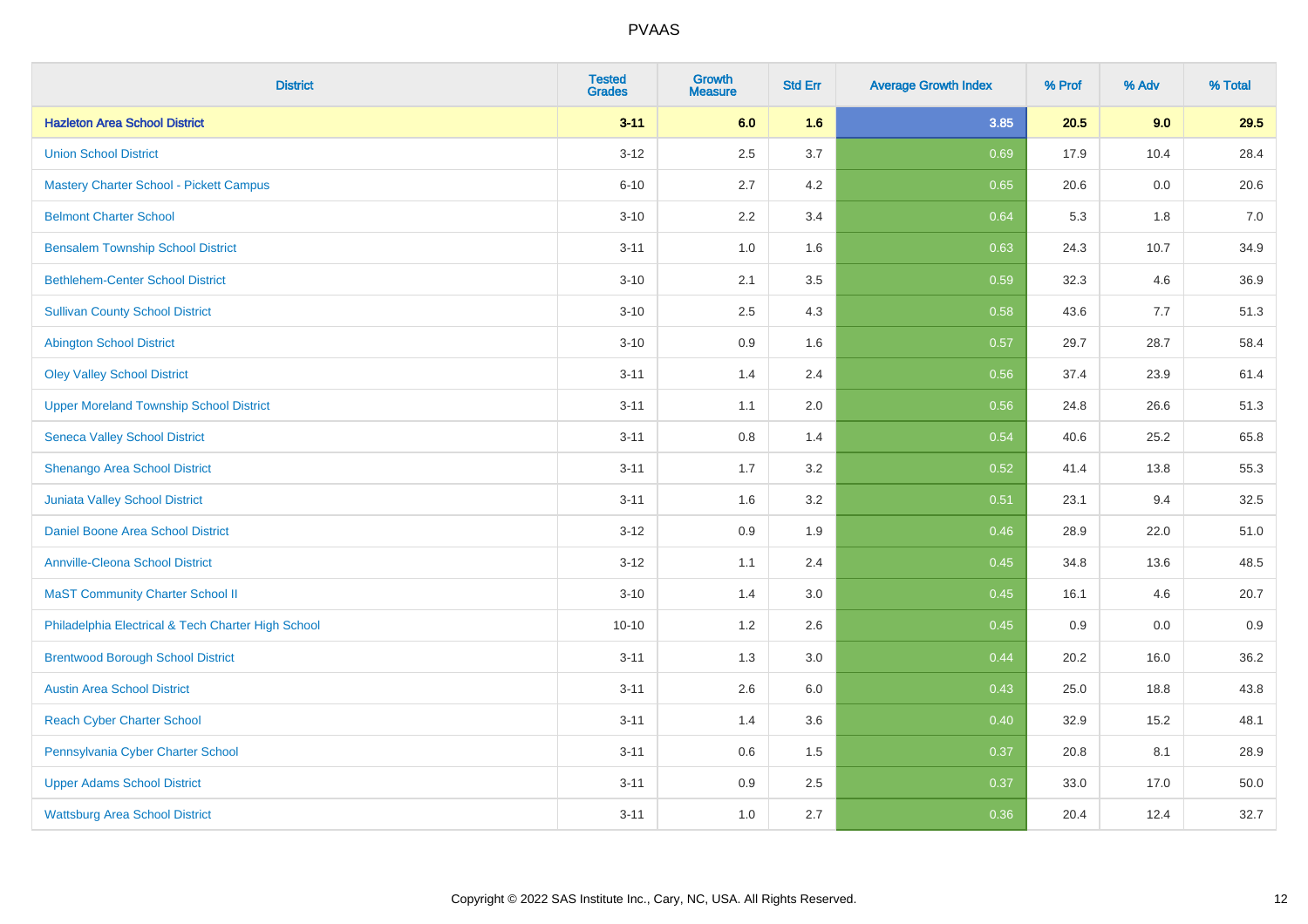| <b>District</b>                                  | <b>Tested</b><br><b>Grades</b> | <b>Growth</b><br><b>Measure</b> | <b>Std Err</b> | <b>Average Growth Index</b> | % Prof | % Adv | % Total |
|--------------------------------------------------|--------------------------------|---------------------------------|----------------|-----------------------------|--------|-------|---------|
| <b>Hazleton Area School District</b>             | $3 - 11$                       | 6.0                             | 1.6            | 3.85                        | 20.5   | 9.0   | 29.5    |
| <b>North Star School District</b>                | $3 - 11$                       | 1.1                             | 3.3            | 0.34                        | 26.2   | 20.0  | 46.2    |
| <b>Avella Area School District</b>               | $3 - 12$                       | 1.6                             | 4.7            | 0.34                        | 34.8   | 7.2   | 42.0    |
| <b>Wilson School District</b>                    | $3 - 12$                       | 0.5                             | 1.5            | 0.32                        | 30.4   | 25.5  | 55.9    |
| <b>Hopewell Area School District</b>             | $3 - 11$                       | 0.8                             | 2.6            | 0.31                        | 34.5   | 12.4  | 46.9    |
| South Williamsport Area School District          | $3 - 10$                       | 0.9                             | 3.1            | 0.31                        | 38.4   | 11.6  | 50.0    |
| <b>New Foundations Charter School</b>            | $3 - 11$                       | 0.6                             | 2.2            | 0.29                        | 22.4   | 4.0   | 26.4    |
| <b>Jersey Shore Area School District</b>         | $3 - 11$                       | 0.7                             | 2.5            | 0.27                        | 39.3   | 13.6  | 52.9    |
| <b>Tech Freire Charter School</b>                | $9 - 11$                       | 0.7                             | 2.5            | 0.27                        | 3.6    | 0.0   | 3.6     |
| <b>Marion Center Area School District</b>        | $3 - 10$                       | 0.8                             | 2.9            | 0.27                        | 23.3   | 11.1  | 34.4    |
| <b>Shippensburg Area School District</b>         | $3 - 11$                       | 0.5                             | 1.8            | 0.26                        | 23.5   | 22.8  | 46.3    |
| <b>Hamburg Area School District</b>              | $3 - 11$                       | 0.6                             | 2.4            | 0.25                        | 28.0   | 15.5  | 43.6    |
| <b>Ridley School District</b>                    | $3 - 12$                       | 0.3                             | 1.6            | 0.21                        | 32.0   | 10.7  | 42.6    |
| <b>Tulpehocken Area School District</b>          | $3 - 12$                       | 1.0                             | 4.9            | 0.20                        | 11.5   | 23.1  | 34.6    |
| <b>Tidioute Community Charter School</b>         | $3 - 11$                       | 0.8                             | 4.4            | 0.19                        | 18.1   | 6.9   | 25.0    |
| <b>Garnet Valley School District</b>             | $3 - 10$                       | 0.2                             | 1.7            | 0.13                        | 34.9   | 26.4  | 61.3    |
| <b>Central Columbia School District</b>          | $3 - 12$                       | 0.3                             | 2.3            | 0.12                        | 25.4   | 37.6  | 63.0    |
| Altoona Area School District                     | $3 - 12$                       | 0.1                             | 1.5            | 0.07                        | 29.0   | 13.8  | 42.8    |
| Community Academy Of Philadelphia Charter School | $3 - 11$                       | 0.1                             | 2.6            | 0.06                        | 9.7    | 2.6   | 12.4    |
| Penn Hills School District                       | $3 - 11$                       | 0.0                             | 2.4            | 0.02                        | 18.4   | 7.1   | 25.6    |
| Southern Tioga School District                   | $3 - 11$                       | $-0.1$                          | 2.8            | $-0.03$                     | 26.3   | 10.3  | 36.6    |
| <b>Warren County School District</b>             | $3 - 11$                       | $-0.1$                          | 1.6            | $-0.06$                     | 26.7   | 9.7   | 36.4    |
| <b>Northern Cambria School District</b>          | $3 - 11$                       | $-0.3$                          | 3.4            | $-0.09$                     | 26.5   | 1.2   | 27.7    |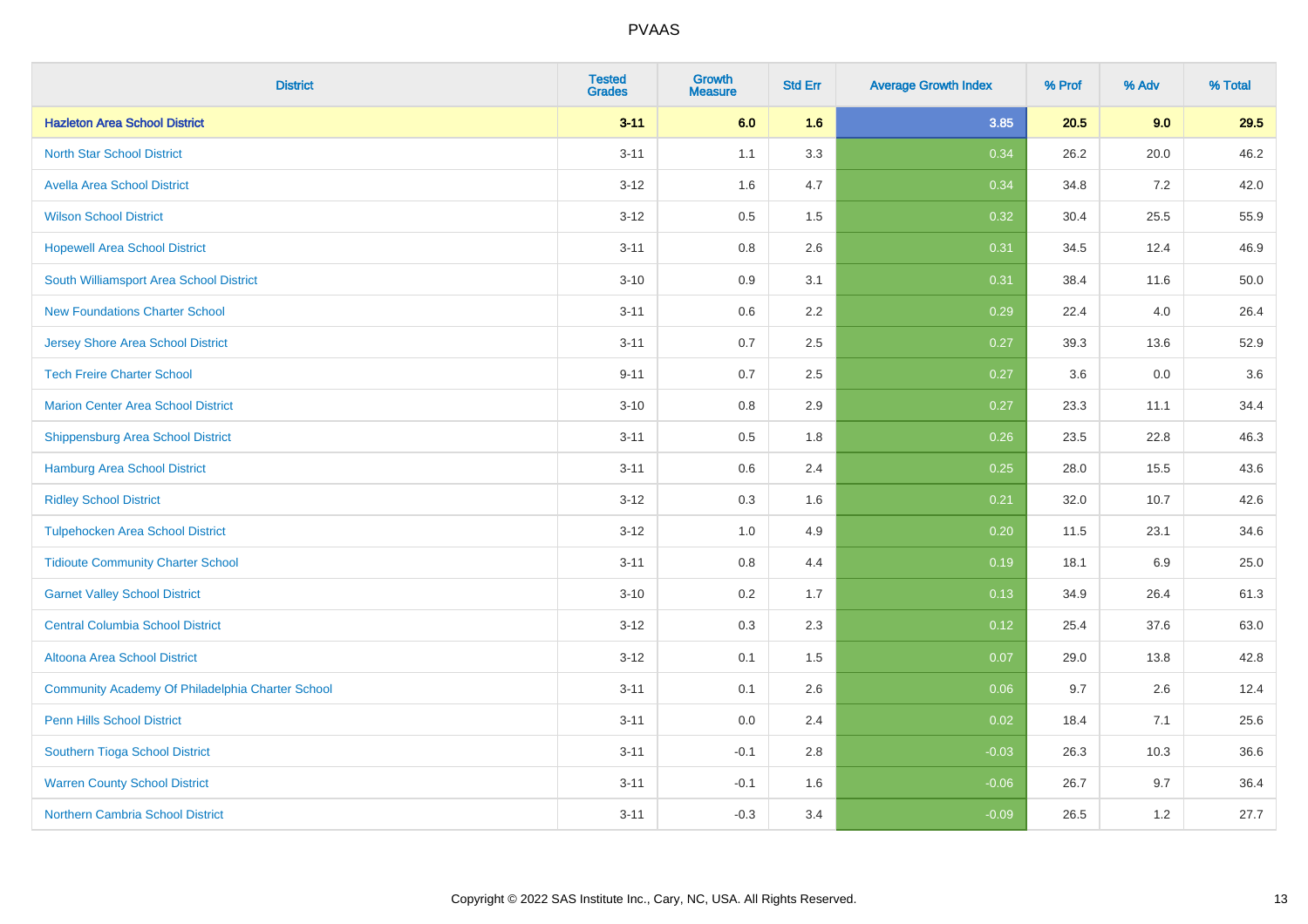| <b>District</b>                                   | <b>Tested</b><br><b>Grades</b> | Growth<br><b>Measure</b> | <b>Std Err</b> | <b>Average Growth Index</b> | % Prof | % Adv   | % Total  |
|---------------------------------------------------|--------------------------------|--------------------------|----------------|-----------------------------|--------|---------|----------|
| <b>Hazleton Area School District</b>              | $3 - 11$                       | 6.0                      | 1.6            | 3.85                        | 20.5   | 9.0     | 29.5     |
| <b>Freeport Area School District</b>              | $3 - 10$                       | $-0.2$                   | 2.1            | $-0.10$                     | 37.4   | 29.8    | 67.2     |
| Lehigh Career & Technical Institute               | $10 - 12$                      | $-0.7$                   | 6.3            | $-0.11$                     | 36.4   | 4.6     | 40.9     |
| <b>Brockway Area School District</b>              | $3 - 11$                       | $-0.4$                   | 3.5            | $-0.11$                     | 41.2   | 13.8    | 55.0     |
| <b>Harrisburg City School District</b>            | $3 - 11$                       | $-0.2$                   | 2.0            | $-0.11$                     | 6.0    | 2.0     | 8.0      |
| <b>Wilson Area School District</b>                | $3 - 11$                       | $-0.3$                   | 2.4            | $-0.12$                     | 35.4   | 14.6    | 50.0     |
| <b>Fairfield Area School District</b>             | $3 - 11$                       | $-0.5$                   | 3.6            | $-0.13$                     | 43.9   | 6.1     | 50.0     |
| <b>Otto-Eldred School District</b>                | $3 - 11$                       | $-0.5$                   | 3.5            | $-0.13$                     | 35.8   | 10.5    | 46.3     |
| <b>Greencastle-Antrim School District</b>         | $3 - 11$                       | $-0.3$                   | 2.0            | $-0.14$                     | 30.9   | 22.2    | 53.1     |
| <b>Portage Area School District</b>               | $3 - 10$                       | $-0.5$                   | 3.3            | $-0.14$                     | 27.0   | 20.6    | 47.6     |
| <b>Central Greene School District</b>             | $3 - 11$                       | $-0.4$                   | 2.5            | $-0.15$                     | 27.8   | 14.8    | 42.6     |
| South Side Area School District                   | $3 - 11$                       | $-0.6$                   | 3.1            | $-0.19$                     | 24.0   | 28.0    | 52.0     |
| Jeannette City School District                    | $3 - 11$                       | $-0.7$                   | 3.4            | $-0.20$                     | 26.8   | 4.1     | $30.9\,$ |
| <b>Fort Cherry School District</b>                | $3 - 10$                       | $-0.7$                   | 3.1            | $-0.21$                     | 30.6   | 14.1    | 44.7     |
| <b>Claysburg-Kimmel School District</b>           | $3 - 11$                       | $-1.2$                   | 5.2            | $-0.22$                     | 5.0    | 0.0     | $5.0\,$  |
| <b>Blacklick Valley School District</b>           | $3 - 11$                       | $-0.9$                   | 3.9            | $-0.23$                     | 7.7    | 7.7     | 15.4     |
| <b>Evergreen Community Charter School</b>         | $6 - 11$                       | $-1.1$                   | 4.7            | $-0.23$                     | 34.6   | 26.9    | 61.5     |
| <b>Ferndale Area School District</b>              | $3 - 10$                       | $-1.1$                   | 4.1            | $-0.27$                     | 21.0   | 7.9     | 29.0     |
| Northern Lebanon School District                  | $3 - 11$                       | $-0.7$                   | 2.3            | $-0.29$                     | 18.8   | $6.8\,$ | 25.6     |
| <b>Cranberry Area School District</b>             | $3 - 12$                       | $-0.9$                   | 3.1            | $-0.29$                     | 25.5   | 9.7     | 35.2     |
| <b>Mastery Charter High School-Lenfest Campus</b> | $7 - 11$                       | $-1.8$                   | 5.8            | $-0.30$                     | 26.3   | 0.0     | 26.3     |
| South Allegheny School District                   | $3 - 11$                       | $-0.9$                   | 3.1            | $-0.30$                     | 23.8   | 2.5     | 26.2     |
| <b>Columbia Borough School District</b>           | $3 - 12$                       | $-1.1$                   | 3.6            | $-0.31$                     | 17.2   | 1.7     | 19.0     |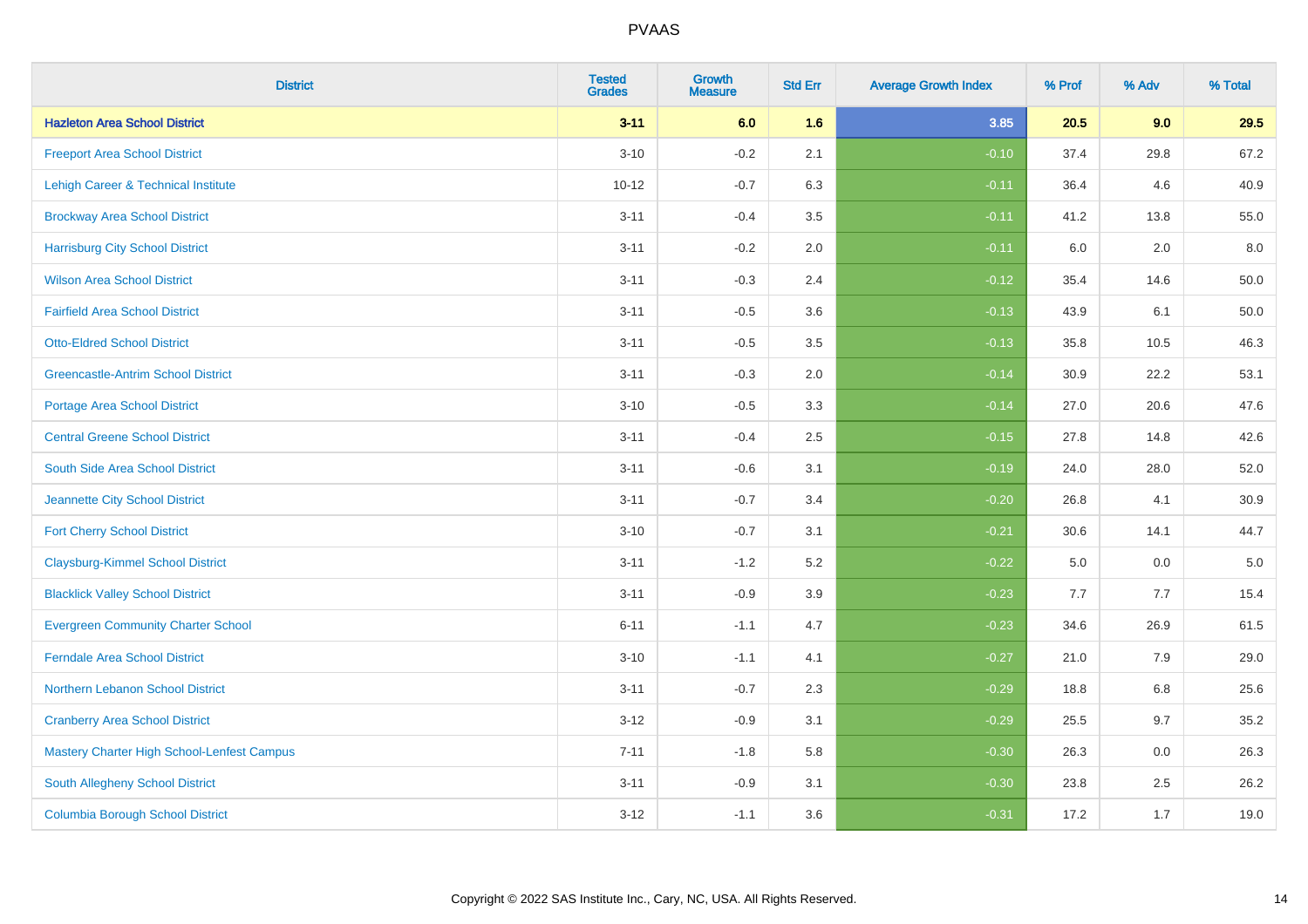| <b>District</b>                                         | <b>Tested</b><br><b>Grades</b> | Growth<br><b>Measure</b> | <b>Std Err</b> | <b>Average Growth Index</b> | % Prof | % Adv | % Total |
|---------------------------------------------------------|--------------------------------|--------------------------|----------------|-----------------------------|--------|-------|---------|
| <b>Hazleton Area School District</b>                    | $3 - 11$                       | 6.0                      | 1.6            | 3.85                        | 20.5   | 9.0   | 29.5    |
| <b>Clairton City School District</b>                    | $3 - 11$                       | $-1.6$                   | 5.0            | $-0.32$                     | 3.8    | 0.5   | 4.4     |
| <b>Forest City Regional School District</b>             | $3 - 12$                       | $-1.2$                   | 3.6            | $-0.33$                     | 26.5   | 8.2   | 34.7    |
| <b>Palmerton Area School District</b>                   | $3 - 11$                       | $-0.9$                   | 2.7            | $-0.34$                     | 34.3   | 14.3  | 48.6    |
| <b>MaST Community Charter School</b>                    | $3 - 10$                       | $-0.9$                   | 2.5            | $-0.34$                     | 25.0   | 21.6  | 46.6    |
| <b>Clearfield Area School District</b>                  | $3 - 10$                       | $-1.3$                   | 3.7            | $-0.34$                     | 43.9   | 24.6  | 68.4    |
| <b>Everett Area School District</b>                     | $3 - 11$                       | $-1.1$                   | 3.1            | $-0.34$                     | 34.2   | 13.2  | 47.4    |
| <b>Pine Grove Area School District</b>                  | $3 - 11$                       | $-1.1$                   | 3.0            | $-0.36$                     | 29.5   | 14.3  | 43.8    |
| <b>Westmont Hilltop School District</b>                 | $3 - 11$                       | $-1.0$                   | 2.8            | $-0.36$                     | 33.3   | 14.7  | 48.0    |
| <b>Forest Area School District</b>                      | $3 - 11$                       | $-1.8$                   | 4.7            | $-0.37$                     | 18.9   | 15.1  | 34.0    |
| <b>Farrell Area School District</b>                     | $3 - 11$                       | $-1.9$                   | 4.2            | $-0.44$                     | 9.3    | 11.6  | 20.9    |
| <b>Burrell School District</b>                          | $3 - 11$                       | $-1.5$                   | 3.3            | $-0.44$                     | 27.8   | 17.7  | 45.6    |
| <b>Chichester School District</b>                       | $3 - 11$                       | $-1.8$                   | 4.2            | $-0.44$                     | 40.0   | 14.0  | 54.0    |
| <b>Schuylkill Valley School District</b>                | $3 - 11$                       | $-1.0$                   | 2.2            | $-0.47$                     | 29.8   | 20.2  | 50.0    |
| <b>Allegheny Valley School District</b>                 | $3 - 11$                       | $-1.9$                   | 3.9            | $-0.48$                     | 31.8   | 11.4  | 43.2    |
| <b>York Academy Regional Charter School</b>             | $3 - 11$                       | $-2.3$                   | 4.4            | $-0.52$                     | 23.5   | 2.0   | 25.5    |
| <b>Lakeview School District</b>                         | $3 - 11$                       | $-1.9$                   | 3.5            | $-0.53$                     | 41.5   | 12.3  | 53.8    |
| Southeastern Greene School District                     | $3 - 10$                       | $-2.3$                   | 4.4            | $-0.53$                     | 29.0   | 9.7   | 38.7    |
| <b>Susq-Cyber Charter School</b>                        | $9 - 11$                       | $-3.2$                   | 5.8            | $-0.54$                     | 23.8   | 4.8   | 28.6    |
| Center For Student Learning Charter School At Pennsbury | $6 - 12$                       | $-3.3$                   | 6.0            | $-0.55$                     | 23.1   | 0.0   | 23.1    |
| <b>Penns Manor Area School District</b>                 | $3 - 12$                       | $-1.9$                   | 3.5            | $-0.55$                     | 24.2   | 3.8   | 28.0    |
| <b>Highlands School District</b>                        | $3 - 11$                       | $-1.3$                   | 2.3            | $-0.55$                     | 32.6   | 10.5  | 43.0    |
| <b>South Eastern School District</b>                    | $3 - 11$                       | $-1.0$                   | 1.8            | $-0.55$                     | 36.4   | 17.1  | 53.5    |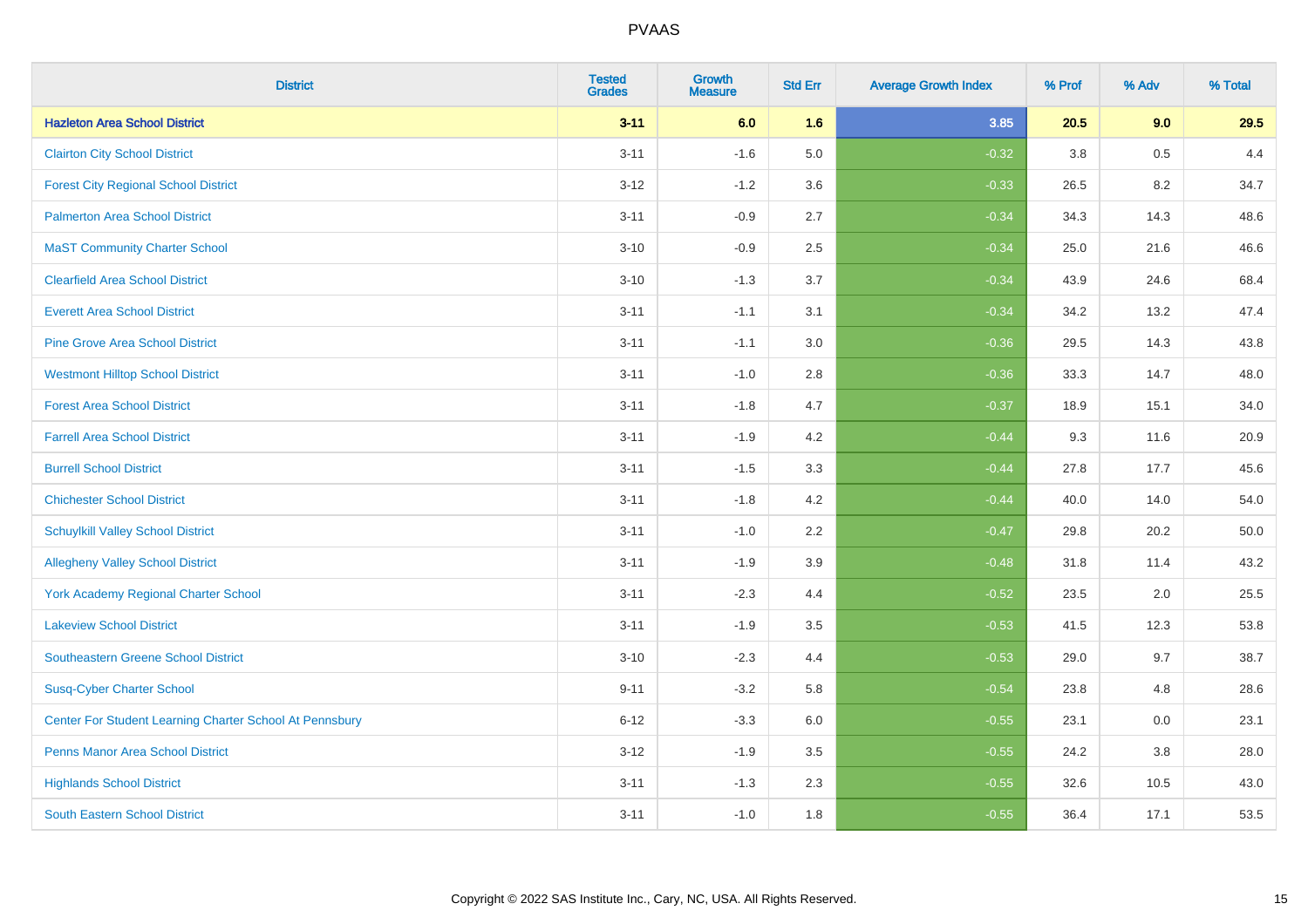| <b>District</b>                             | <b>Tested</b><br><b>Grades</b> | <b>Growth</b><br><b>Measure</b> | <b>Std Err</b> | <b>Average Growth Index</b> | % Prof | % Adv | % Total |
|---------------------------------------------|--------------------------------|---------------------------------|----------------|-----------------------------|--------|-------|---------|
| <b>Hazleton Area School District</b>        | $3 - 11$                       | 6.0                             | 1.6            | 3.85                        | 20.5   | 9.0   | 29.5    |
| <b>Exeter Township School District</b>      | $3 - 11$                       | $-1.0$                          | 1.7            | $-0.58$                     | 27.2   | 15.6  | 42.8    |
| <b>Bangor Area School District</b>          | $3 - 12$                       | $-1.2$                          | 2.0            | $-0.60$                     | 25.8   | 12.7  | 38.5    |
| <b>Carlynton School District</b>            | $3 - 11$                       | $-2.0$                          | 3.2            | $-0.62$                     | 27.9   | 5.2   | 33.1    |
| <b>Lebanon School District</b>              | $3 - 11$                       | $-1.2$                          | 1.9            | $-0.63$                     | 15.2   | 6.4   | 21.6    |
| Propel Charter School - Braddock Hills      | $3 - 11$                       | $-2.1$                          | 3.3            | $-0.63$                     | 4.8    | 3.2   | 8.1     |
| <b>New Brighton Area School District</b>    | $3 - 11$                       | $-2.1$                          | 3.2            | $-0.65$                     | 31.5   | 11.1  | 42.6    |
| <b>Monessen City School District</b>        | $3 - 10$                       | $-3.9$                          | 5.6            | $-0.69$                     | 21.0   | 10.5  | 31.6    |
| <b>Tri-Valley School District</b>           | $3 - 10$                       | $-2.7$                          | 3.9            | $-0.69$                     | 31.0   | 9.5   | 40.5    |
| Northern Bedford County School District     | $3 - 11$                       | $-2.3$                          | 3.3            | $-0.69$                     | 26.2   | 16.9  | 43.1    |
| <b>Norwin School District</b>               | $3 - 11$                       | $-1.1$                          | 1.6            | $-0.70$                     | 37.7   | 27.6  | 65.2    |
| <b>Albert Gallatin Area School District</b> | $3 - 11$                       | $-1.7$                          | 2.3            | $-0.72$                     | 31.9   | 20.7  | 52.7    |
| <b>Valley Grove School District</b>         | $3 - 10$                       | $-4.0$                          | 5.5            | $-0.72$                     | 68.4   | 15.8  | 84.2    |
| Urban Pathways 6-12 Charter School          | $6 - 11$                       | $-4.1$                          | 5.7            | $-0.72$                     | 0.0    | 0.0   | $0.0\,$ |
| <b>Roberto Clemente Charter School</b>      | $3 - 12$                       | $-3.3$                          | 4.1            | $-0.79$                     | 22.7   | 4.6   | 27.3    |
| <b>Bradford Area School District</b>        | $3 - 12$                       | $-1.8$                          | 2.3            | $-0.79$                     | 31.2   | 16.7  | 47.9    |
| Mastery Charter School - Shoemaker Campus   | $7 - 10$                       | $-2.3$                          | 2.8            | $-0.81$                     | 10.1   | 3.7   | 13.8    |
| <b>Northgate School District</b>            | $3 - 11$                       | $-3.0$                          | 3.4            | $-0.85$                     | 35.6   | 6.8   | 42.4    |
| <b>Minersville Area School District</b>     | $3 - 11$                       | $-2.9$                          | 3.4            | $-0.86$                     | 27.4   | 9.7   | 37.1    |
| <b>Reynolds School District</b>             | $3 - 10$                       | $-3.0$                          | 3.5            | $-0.87$                     | 27.3   | 9.1   | 36.4    |
| <b>Carbondale Area School District</b>      | $3 - 10$                       | $-2.8$                          | 3.2            | $-0.87$                     | 27.5   | 2.9   | 30.4    |
| <b>Mount Union Area School District</b>     | $3 - 10$                       | $-2.5$                          | 2.8            | $-0.89$                     | 19.8   | 5.8   | 25.6    |
| <b>Uniontown Area School District</b>       | $3 - 11$                       | $-2.8$                          | 3.1            | $-0.91$                     | 31.7   | 7.3   | 39.0    |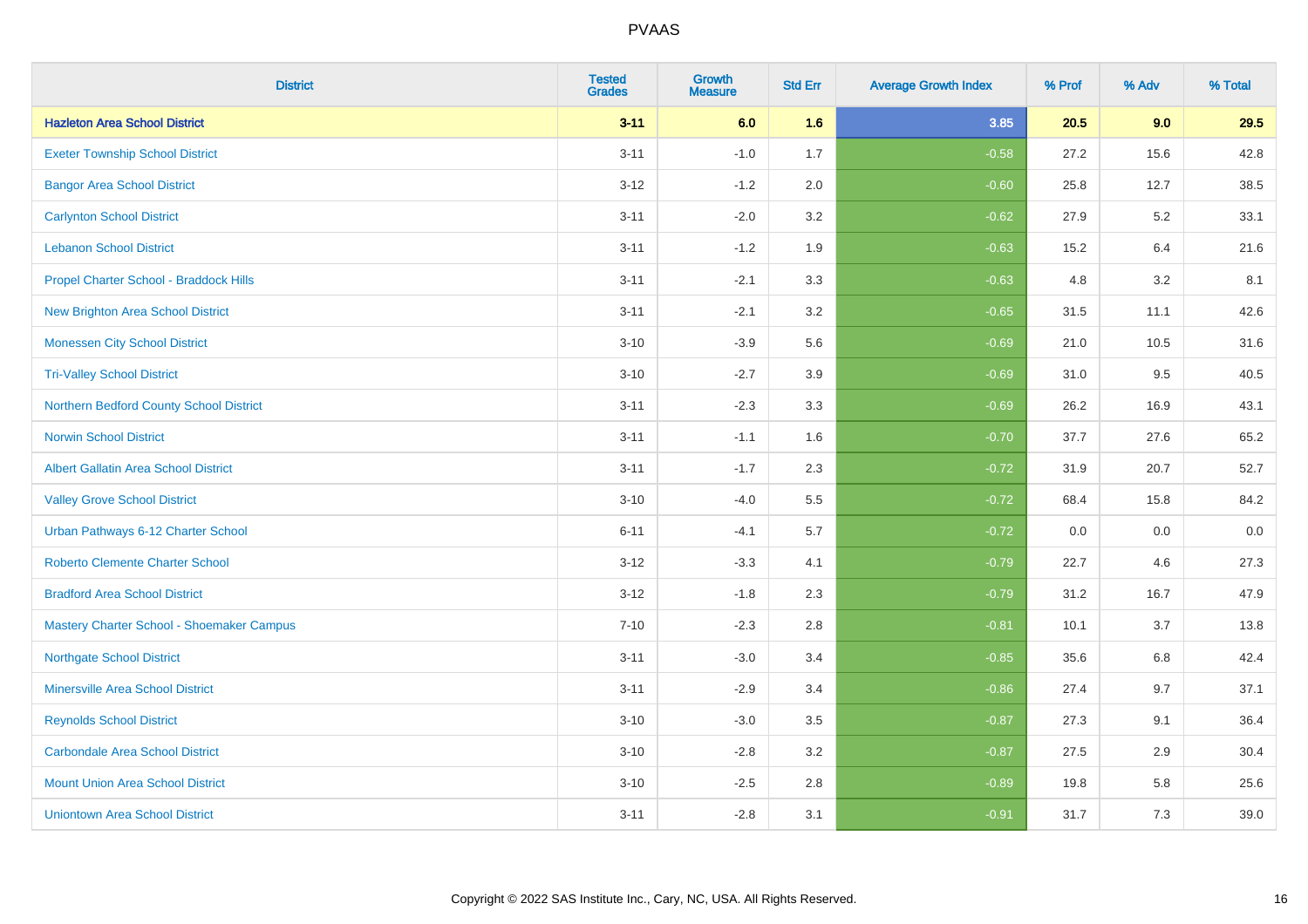| <b>District</b>                                 | <b>Tested</b><br><b>Grades</b> | <b>Growth</b><br><b>Measure</b> | <b>Std Err</b> | <b>Average Growth Index</b> | % Prof | % Adv   | % Total |
|-------------------------------------------------|--------------------------------|---------------------------------|----------------|-----------------------------|--------|---------|---------|
| <b>Hazleton Area School District</b>            | $3 - 11$                       | 6.0                             | 1.6            | 3.85                        | 20.5   | 9.0     | 29.5    |
| <b>Conneaut School District</b>                 | $3 - 12$                       | $-2.3$                          | 2.6            | $-0.91$                     | 27.4   | 9.7     | 37.1    |
| <b>Wyomissing Area School District</b>          | $3 - 12$                       | $-2.4$                          | 2.6            | $-0.92$                     | 25.6   | 28.1    | 53.7    |
| <b>Propel Charter School-Montour</b>            | $3 - 10$                       | $-3.4$                          | 3.6            | $-0.93$                     | 7.7    | $0.0\,$ | 7.7     |
| <b>KIPP Dubois Charter School</b>               | $9 - 10$                       | $-3.0$                          | 3.1            | $-0.95$                     | 10.0   | 0.0     | 10.0    |
| <b>Northwest Area School District</b>           | $3 - 10$                       | $-3.2$                          | 3.3            | $-0.97$                     | 30.4   | 13.0    | 43.5    |
| <b>Sugar Valley Rural Charter School</b>        | $3 - 11$                       | $-3.6$                          | 3.7            | $-0.98$                     | 10.3   | 0.0     | 10.3    |
| <b>Shamokin Area School District</b>            | $3 - 11$                       | $-2.6$                          | 2.5            | $-1.06$                     | 19.6   | 9.8     | 29.3    |
| <b>Mahanoy Area School District</b>             | $3 - 10$                       | $-3.4$                          | 3.1            | $-1.07$                     | 21.4   | 8.6     | 30.0    |
| <b>Moshannon Valley School District</b>         | $3 - 10$                       | $-5.1$                          | 4.6            | $-1.12$                     | 25.0   | 12.5    | 37.5    |
| <b>Cameron County School District</b>           | $3 - 12$                       | $-5.0$                          | 4.4            | $-1.12$                     | 34.9   | 4.8     | 39.7    |
| <b>Harmony Area School District</b>             | $3 - 10$                       | $-5.7$                          | 5.0            | $-1.13$                     | 33.3   | 0.0     | 33.3    |
| Northwestern Lehigh School District             | $3 - 11$                       | $-2.4$                          | 2.1            | $-1.14$                     | 41.7   | 17.9    | 59.5    |
| <b>Beaver Area School District</b>              | $3 - 10$                       | $-3.0$                          | 2.5            | $-1.16$                     | 25.8   | 27.8    | 53.6    |
| <b>Shaler Area School District</b>              | $3 - 11$                       | $-2.1$                          | 1.8            | $-1.18$                     | 32.0   | 13.0    | 45.0    |
| <b>Susquehanna Community School District</b>    | $3 - 11$                       | $-4.5$                          | 3.8            | $-1.19$                     | 31.9   | $8.8\,$ | 40.7    |
| <b>Cornell School District</b>                  | $3 - 11$                       | $-5.5$                          | 4.6            | $-1.20$                     | 11.3   | 3.2     | 14.5    |
| <b>Millville Area School District</b>           | $3 - 12$                       | $-5.6$                          | 4.4            | $-1.26$                     | 31.4   | 11.4    | 42.9    |
| <b>Springfield Township School District</b>     | $3 - 11$                       | $-3.9$                          | 3.1            | $-1.27$                     | 37.2   | 30.8    | 68.1    |
| <b>Propel Charter School-Homestead</b>          | $3 - 11$                       | $-5.0$                          | 3.9            | $-1.27$                     | 7.3    | 0.0     | 7.3     |
| <b>Keystone Education Center Charter School</b> | $3 - 12$                       | $-6.5$                          | 5.1            | $-1.28$                     | 0.0    | 0.0     | $0.0\,$ |
| <b>Bucks County Technical High School</b>       | $9 - 10$                       | $-2.9$                          | 2.2            | $-1.29$                     | 27.7   | 10.4    | 38.2    |
| <b>Shenandoah Valley School District</b>        | $3 - 11$                       | $-4.5$                          | 3.5            | $-1.29$                     | 14.3   | 0.0     | 14.3    |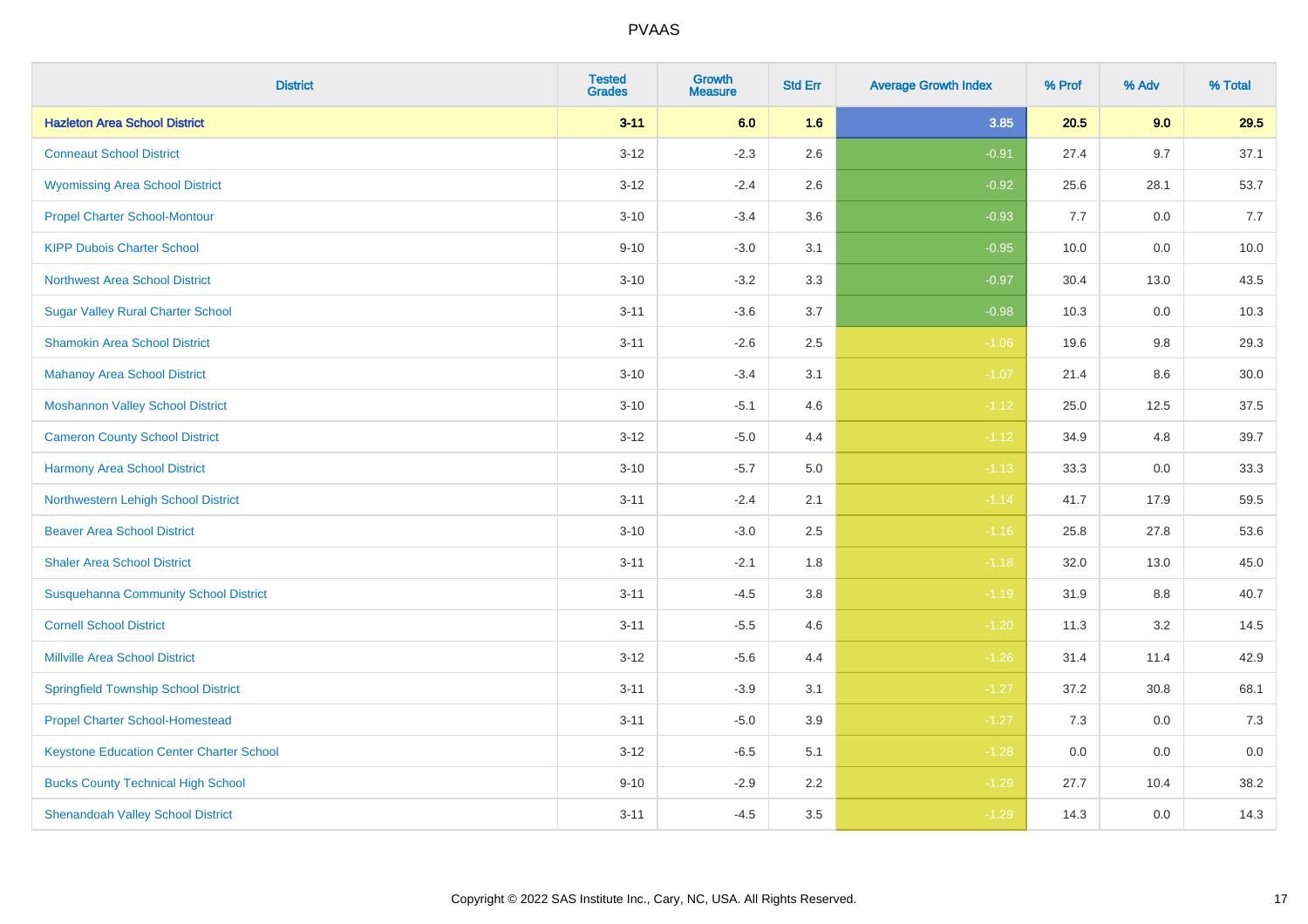| <b>District</b>                               | <b>Tested</b><br><b>Grades</b> | <b>Growth</b><br><b>Measure</b> | <b>Std Err</b> | <b>Average Growth Index</b> | % Prof | % Adv | % Total |
|-----------------------------------------------|--------------------------------|---------------------------------|----------------|-----------------------------|--------|-------|---------|
| <b>Hazleton Area School District</b>          | $3 - 11$                       | 6.0                             | 1.6            | 3.85                        | 20.5   | 9.0   | 29.5    |
| Southern Fulton School District               | $3 - 11$                       | $-5.1$                          | 4.0            | $-1.29$                     | 21.7   | 13.0  | 34.8    |
| <b>Rose Tree Media School District</b>        | $3 - 10$                       | $-2.8$                          | 2.1            | $-1.33$                     | 35.2   | 29.6  | 64.8    |
| <b>Northeast Bradford School District</b>     | $3 - 10$                       | $-5.0$                          | 3.7            | $-1.35$                     | 30.6   | 4.8   | 35.5    |
| <b>Dubois Area School District</b>            | $3 - 11$                       | $-2.8$                          | 2.0            | $-1.37$                     | 35.5   | 19.0  | 54.6    |
| <b>Chester-Upland School District</b>         | $3 - 11$                       | $-3.6$                          | 2.6            | $-1.38$                     | 1.6    | 0.0   | 1.6     |
| <b>Franklin Area School District</b>          | $3 - 11$                       | $-3.7$                          | 2.6            | $-1.43$                     | 30.5   | 5.9   | 36.4    |
| <b>Weatherly Area School District</b>         | $3 - 11$                       | $-5.8$                          | 4.0            | $-1.44$                     | 32.1   | 8.9   | 41.1    |
| <b>Middletown Area School District</b>        | $3 - 11$                       | $-3.4$                          | 2.4            | $-1.44$                     | 34.3   | 15.2  | 49.4    |
| <b>Rochester Area School District</b>         | $3 - 11$                       | $-5.7$                          | 3.9            | $-1.45$                     | 14.9   | 2.1   | 17.0    |
| <b>Greater Johnstown School District</b>      | $3 - 11$                       | $-3.5$                          | 2.4            | $-1.45$                     | 10.3   | 1.3   | 11.5    |
| Salisbury-Elk Lick School District            | $3 - 11$                       | $-8.4$                          | 5.8            | $-1.45$                     | 33.3   | 5.6   | 38.9    |
| <b>Troy Area School District</b>              | $3 - 10$                       | $-4.7$                          | 3.2            | $-1.46$                     | 22.8   | 16.5  | 39.2    |
| <b>Towanda Area School District</b>           | $3 - 11$                       | $-4.0$                          | 2.6            | $-1.52$                     | 24.8   | 9.9   | 34.8    |
| <b>Crestwood School District</b>              | $3 - 11$                       | $-3.4$                          | 2.2            | $-1.52$                     | 33.1   | 21.7  | 54.9    |
| <b>Nazareth Area School District</b>          | $3 - 11$                       | $-2.5$                          | 1.7            | $-1.53$                     | 29.2   | 24.6  | 53.8    |
| <b>Universal Audenried Charter School</b>     | $9 - 11$                       | $-3.8$                          | 2.5            | $-1.53$                     | 3.0    | 0.5   | 3.5     |
| <b>Ridgway Area School District</b>           | $3 - 11$                       | $-6.1$                          | 4.0            | $-1.53$                     | 42.2   | 15.6  | 57.8    |
| <b>Conemaugh Valley School District</b>       | $3 - 12$                       | $-6.3$                          | 4.1            | $-1.54$                     | 23.7   | 5.1   | 28.8    |
| <b>Charleroi School District</b>              | $3 - 11$                       | $-4.3$                          | 2.7            | $-1.55$                     | 22.2   | 15.9  | 38.1    |
| <b>Shanksville-Stonycreek School District</b> | $3 - 10$                       | $-8.6$                          | 5.5            | $-1.55$                     | 17.6   | 23.5  | 41.2    |
| <b>Slippery Rock Area School District</b>     | $3 - 11$                       | $-3.8$                          | 2.5            | $-1.56$                     | 30.8   | 21.9  | 52.7    |
| Insight PA Cyber Charter School               | $3 - 11$                       | $-9.4$                          | 5.8            | $-1.62$                     | 25.6   | 4.6   | 30.2    |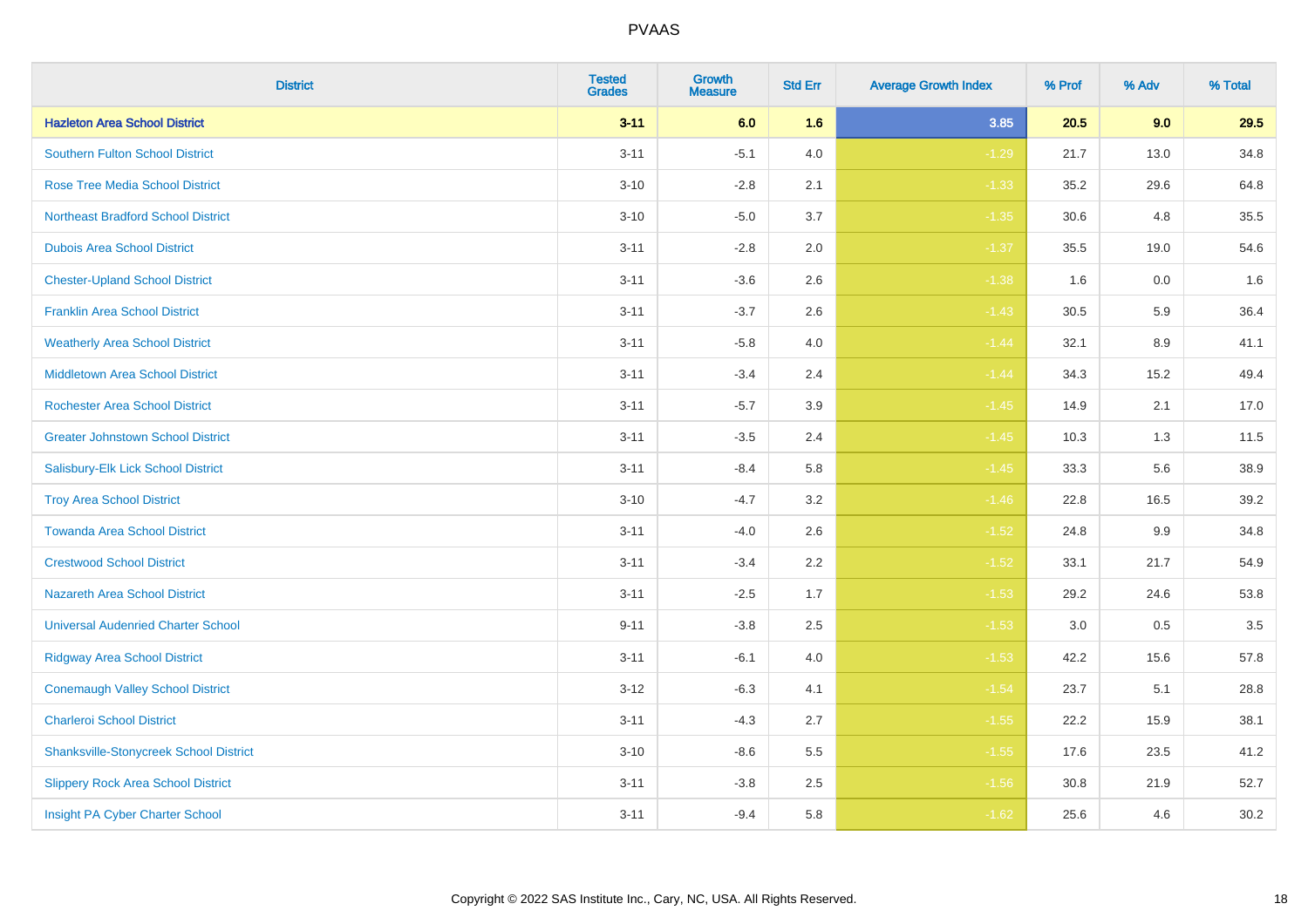| <b>District</b>                                        | <b>Tested</b><br><b>Grades</b> | <b>Growth</b><br><b>Measure</b> | <b>Std Err</b> | <b>Average Growth Index</b> | % Prof | % Adv   | % Total |
|--------------------------------------------------------|--------------------------------|---------------------------------|----------------|-----------------------------|--------|---------|---------|
| <b>Hazleton Area School District</b>                   | $3 - 11$                       | 6.0                             | 1.6            | 3.85                        | 20.5   | 9.0     | 29.5    |
| <b>Laurel Highlands School District</b>                | $3 - 11$                       | $-3.8$                          | 2.3            | $-1.63$                     | 20.9   | 14.6    | 35.4    |
| <b>Hollidaysburg Area School District</b>              | $3 - 11$                       | $-2.7$                          | 1.6            | $-1.64$                     | 32.6   | 15.2    | 47.8    |
| <b>Hatboro-Horsham School District</b>                 | $3 - 11$                       | $-2.7$                          | 1.6            | $-1.65$                     | 27.9   | 17.9    | 45.8    |
| <b>Steelton-Highspire School District</b>              | $3 - 11$                       | $-5.3$                          | 3.2            | $-1.65$                     | 13.9   | 0.0     | 13.9    |
| <b>Woodland Hills School District</b>                  | $3 - 12$                       | $-4.2$                          | 2.5            | $-1.66$                     | 10.1   | 1.4     | 11.5    |
| <b>Dauphin County Technical School</b>                 | $9 - 11$                       | $-3.9$                          | 2.3            | $-1.67$                     | 18.3   | 11.1    | 29.3    |
| <b>Environmental Charter School At Frick Park</b>      | $3-9$                          | $-6.2$                          | 3.7            | $-1.67$                     | 25.9   | 3.4     | 29.3    |
| <b>Twin Valley School District</b>                     | $3 - 12$                       | $-3.2$                          | 1.9            | $-1.68$                     | 38.8   | 19.8    | 58.6    |
| <b>Union Area School District</b>                      | $3 - 11$                       | $-6.5$                          | $3.8\,$        | $-1.70$                     | 30.6   | 12.2    | 42.9    |
| Southern Huntingdon County School District             | $3 - 11$                       | $-5.9$                          | 3.4            | $-1.76$                     | 32.8   | 4.9     | 37.7    |
| <b>Oxford Area School District</b>                     | $3 - 11$                       | $-3.1$                          | 1.8            | $-1.77$                     | 27.5   | 14.5    | 42.0    |
| Renaissance Academy Charter School                     | $3 - 11$                       | $-5.6$                          | 3.1            | $-1.79$                     | 28.4   | 18.5    | 46.9    |
| <b>Pleasant Valley School District</b>                 | $3 - 11$                       | $-3.3$                          | 1.8            | $-1.80$                     | 28.5   | 10.4    | 39.0    |
| New Kensington-Arnold School District                  | $3 - 11$                       | $-5.8$                          | 3.2            | $-1.80$                     | 10.8   | 1.2     | 12.0    |
| <b>Westinghouse Arts Academy Charter School</b>        | $9 - 10$                       | $-6.0$                          | 3.3            | $-1.81$                     | 20.2   | $8.9\,$ | 29.1    |
| <b>West Chester Area School District</b>               | $3 - 11$                       | $-2.1$                          | 1.2            | $-1.83$                     | 36.4   | 23.2    | 59.6    |
| <b>Montgomery Area School District</b>                 | $3 - 11$                       | $-5.8$                          | 3.2            | $-1.83$                     | 25.0   | 11.5    | 36.5    |
| <b>Penn Cambria School District</b>                    | $3 - 11$                       | $-4.5$                          | 2.4            | $-1.86$                     | 27.3   | 15.8    | 43.2    |
| <b>Chester Charter Scholars Academy Charter School</b> | $3 - 12$                       | $-6.2$                          | 3.3            | $-1.88$                     | 2.2    | 0.0     | 2.2     |
| <b>Jenkintown School District</b>                      | $3 - 11$                       | $-7.9$                          | 4.1            | $-1.92$                     | 34.1   | 27.3    | 61.4    |
| Millersburg Area School District                       | $3 - 11$                       | $-6.6$                          | 3.4            | $-1.92$                     | 24.1   | 10.3    | 34.5    |
| <b>Southern Lehigh School District</b>                 | $3 - 11$                       | $-4.1$                          | 2.1            | $-1.94$                     | 39.3   | 28.0    | 67.2    |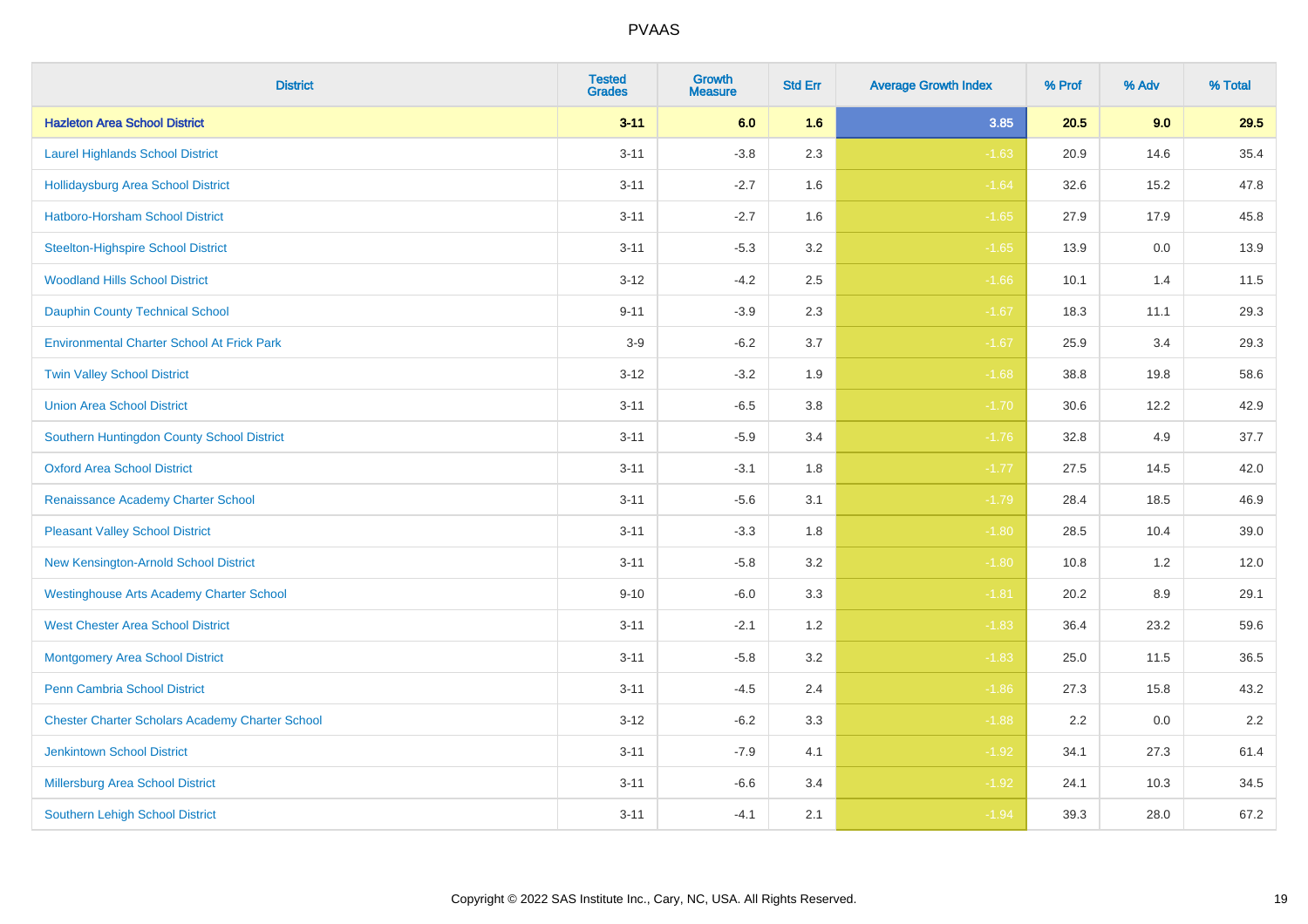| <b>District</b>                                                       | <b>Tested</b><br><b>Grades</b> | <b>Growth</b><br><b>Measure</b> | <b>Std Err</b> | <b>Average Growth Index</b> | % Prof | % Adv   | % Total |
|-----------------------------------------------------------------------|--------------------------------|---------------------------------|----------------|-----------------------------|--------|---------|---------|
| <b>Hazleton Area School District</b>                                  | $3 - 11$                       | 6.0                             | 1.6            | 3.85                        | 20.5   | 9.0     | 29.5    |
| Schuylkill Haven Area School District                                 | $3 - 11$                       | $-5.3$                          | 2.7            | $-1.96$                     | 22.2   | 11.6    | 33.8    |
| <b>North East School District</b>                                     | $3 - 11$                       | $-5.3$                          | 2.7            | $-1.97$                     | 31.7   | 24.8    | 56.4    |
| <b>Titusville Area School District</b>                                | $3 - 11$                       | $-5.0$                          | 2.5            | $-1.98$                     | 26.5   | 6.8     | 33.3    |
| Lehigh Valley Academy Regional Charter School                         | $3 - 11$                       | $-5.9$                          | 3.0            | $-1.98$                     | 20.0   | 7.7     | 27.7    |
| Lincoln Leadership Academy Charter School                             | $3 - 12$                       | $-7.4$                          | 3.7            | $-1.99$                     | 6.4    | 2.1     | 8.5     |
| <b>Sto-Rox School District</b>                                        | $3 - 10$                       | $-7.0$                          | 3.5            | $-1.99$                     | 3.2    | $0.0\,$ | 3.2     |
| <b>Kiski Area School District</b>                                     | $3 - 11$                       | $-4.0$                          | 2.0            | $-1.99$                     | 23.1   | 18.2    | 41.3    |
| <b>Bristol Borough School District</b>                                | $3 - 12$                       | $-5.9$                          | 2.9            | $-2.00$                     | 27.8   | 3.3     | 31.1    |
| Preparatory Charter School Of Mathematics, Science, Tech, And Careers | $9 - 10$                       | $-5.1$                          | $2.5\,$        | $-2.03$                     | 6.3    | 1.4     | 7.7     |
| <b>Riverside Beaver County School District</b>                        | $3 - 11$                       | $-5.5$                          | 2.7            | $-2.03$                     | 35.8   | 23.2    | 59.0    |
| <b>Freedom Area School District</b>                                   | $3 - 11$                       | $-6.3$                          | 3.1            | $-2.04$                     | 22.9   | 8.4     | 31.3    |
| <b>Boyertown Area School District</b>                                 | $3 - 11$                       | $-2.9$                          | 1.4            | $-2.06$                     | 30.8   | 22.6    | 53.4    |
| <b>West Greene School District</b>                                    | $3 - 11$                       | $-8.1$                          | 3.9            | $-2.08$                     | 31.0   | 11.9    | 42.9    |
| <b>Wellsboro Area School District</b>                                 | $3 - 11$                       | $-6.3$                          | 3.0            | $-2.08$                     | 24.4   | 13.4    | 37.8    |
| <b>Mastery Charter School - Gratz Campus</b>                          | $7 - 10$                       | $-9.5$                          | 4.6            | $-2.09$                     | 0.0    | 3.4     | 3.4     |
| <b>East Allegheny School District</b>                                 | $3 - 11$                       | $-6.4$                          | 3.0            | $-2.11$                     | 21.0   | 7.4     | 28.4    |
| <b>West Middlesex Area School District</b>                            | $3 - 10$                       | $-7.4$                          | 3.5            | $-2.11$                     | 32.0   | 9.6     | 41.6    |
| <b>Cambria Heights School District</b>                                | $3 - 10$                       | $-6.2$                          | 2.9            | $-2.11$                     | 25.0   | 13.0    | 38.0    |
| <b>Elk Lake School District</b>                                       | $3 - 11$                       | $-6.1$                          | 2.9            | $-2.12$                     | 26.3   | 11.6    | 37.9    |
| North Schuylkill School District                                      | $3 - 11$                       | $-4.7$                          | 2.2            | $-2.16$                     | 20.2   | 11.7    | 31.9    |
| <b>Western Beaver County School District</b>                          | $3 - 11$                       | $-9.3$                          | 4.2            | $-2.20$                     | 45.1   | 3.9     | 49.0    |
| <b>Wyoming Area School District</b>                                   | $3 - 10$                       | $-5.5$                          | 2.5            | $-2.21$                     | 32.0   | 9.6     | 41.6    |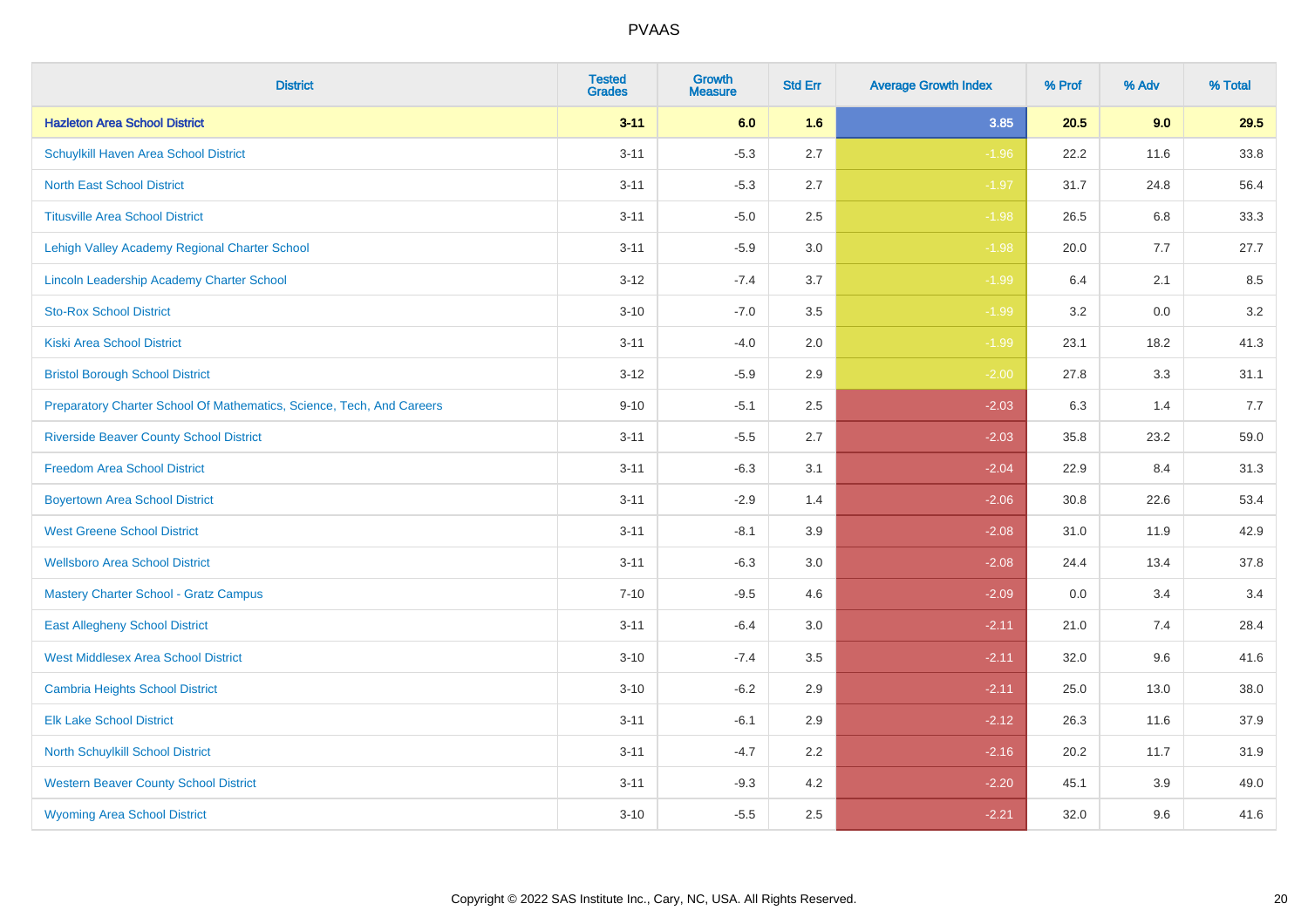| <b>District</b>                               | <b>Tested</b><br><b>Grades</b> | <b>Growth</b><br><b>Measure</b> | <b>Std Err</b> | <b>Average Growth Index</b> | % Prof | % Adv | % Total |
|-----------------------------------------------|--------------------------------|---------------------------------|----------------|-----------------------------|--------|-------|---------|
| <b>Hazleton Area School District</b>          | $3 - 11$                       | 6.0                             | 1.6            | 3.85                        | 20.5   | 9.0   | 29.5    |
| <b>Elizabeth Forward School District</b>      | $3 - 11$                       | $-5.5$                          | 2.5            | $-2.25$                     | 32.2   | 12.8  | 45.0    |
| <b>Yough School District</b>                  | $3 - 10$                       | $-6.2$                          | 2.7            | $-2.27$                     | 28.9   | 8.8   | 37.7    |
| <b>Owen J Roberts School District</b>         | $3 - 11$                       | $-3.5$                          | 1.5            | $-2.27$                     | 36.8   | 24.4  | 61.2    |
| <b>Susquenita School District</b>             | $3 - 11$                       | $-5.9$                          | 2.6            | $-2.28$                     | 30.6   | 13.9  | 44.4    |
| <b>Achievement House Charter School</b>       | $7 - 11$                       | $-8.2$                          | 3.6            | $-2.28$                     | 16.7   | 2.8   | 19.4    |
| <b>Carmichaels Area School District</b>       | $3 - 10$                       | $-7.0$                          | 3.1            | $-2.30$                     | 17.8   | 9.6   | 27.4    |
| <b>Commodore Perry School District</b>        | $3 - 11$                       | $-10.4$                         | 4.5            | $-2.30$                     | 29.4   | 5.9   | 35.3    |
| <b>Jamestown Area School District</b>         | $3 - 11$                       | $-9.5$                          | 4.1            | $-2.33$                     | 41.5   | 4.9   | 46.3    |
| <b>Riverside School District</b>              | $3 - 11$                       | $-6.2$                          | 2.7            | $-2.33$                     | 20.8   | 17.0  | 37.7    |
| <b>City CHS</b>                               | $10 - 11$                      | $-5.6$                          | 2.4            | $-2.34$                     | 15.9   | 1.5   | 17.4    |
| Octorara Area School District                 | $3 - 11$                       | $-7.5$                          | 3.2            | $-2.35$                     | 26.1   | 17.0  | 43.2    |
| <b>Pottsville Area School District</b>        | $3 - 12$                       | $-4.9$                          | 2.1            | $-2.36$                     | 21.8   | 7.9   | 29.6    |
| <b>Mount Pleasant Area School District</b>    | $3 - 11$                       | $-5.4$                          | 2.3            | $-2.37$                     | 33.3   | 8.7   | 42.0    |
| <b>Wyoming Valley West School District</b>    | $3 - 11$                       | $-5.5$                          | 2.3            | $-2.38$                     | 22.2   | 9.2   | 31.4    |
| <b>Redbank Valley School District</b>         | $3 - 11$                       | $-7.5$                          | 3.1            | $-2.41$                     | 12.4   | 10.6  | 23.1    |
| <b>Forbes Road School District</b>            | $3 - 11$                       | $-11.5$                         | 4.7            | $-2.43$                     | 23.1   | 10.3  | 33.3    |
| Pocono Mountain School District               | $3 - 12$                       | $-4.3$                          | 1.8            | $-2.43$                     | 35.5   | 17.1  | 52.6    |
| Perseus House Charter School Of Excellence    | $6 - 11$                       | $-6.4$                          | 2.6            | $-2.50$                     | 0.9    | 0.0   | 0.9     |
| <b>Columbia-Montour AVTS</b>                  | $9 - 10$                       | $-7.1$                          | 2.8            | $-2.52$                     | 19.5   | 3.2   | 22.7    |
| <b>Antietam School District</b>               | $3 - 10$                       | $-9.5$                          | 3.7            | $-2.57$                     | 20.9   | 1.5   | 22.4    |
| <b>Greater Nanticoke Area School District</b> | $3 - 12$                       | $-6.8$                          | 2.6            | $-2.58$                     | 15.2   | 8.9   | 24.1    |
| Catasauqua Area School District               | $3 - 12$                       | $-7.3$                          | 2.8            | $-2.58$                     | 27.1   | 11.2  | 38.3    |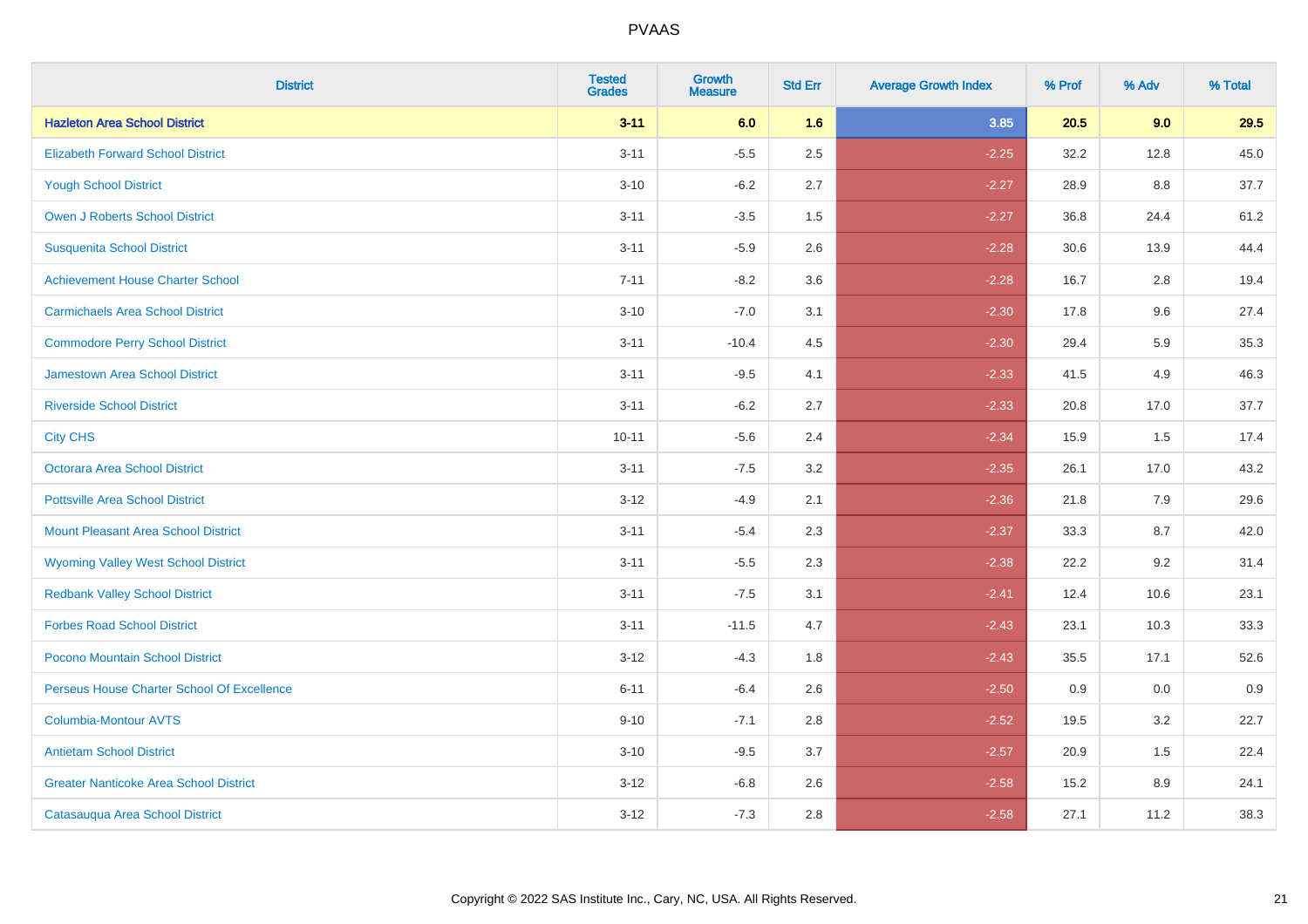| <b>District</b>                                | <b>Tested</b><br><b>Grades</b> | <b>Growth</b><br><b>Measure</b> | <b>Std Err</b> | <b>Average Growth Index</b> | % Prof | % Adv | % Total |
|------------------------------------------------|--------------------------------|---------------------------------|----------------|-----------------------------|--------|-------|---------|
| <b>Hazleton Area School District</b>           | $3 - 11$                       | 6.0                             | 1.6            | 3.85                        | 20.5   | 9.0   | 29.5    |
| <b>Union City Area School District</b>         | $3 - 12$                       | $-8.7$                          | 3.3            | $-2.59$                     | 29.7   | 10.9  | 40.6    |
| <b>Bethel Park School District</b>             | $3 - 11$                       | $-4.4$                          | 1.7            | $-2.62$                     | 40.1   | 27.3  | 67.4    |
| <b>Richland School District</b>                | $3 - 11$                       | $-6.9$                          | 2.6            | $-2.63$                     | 40.1   | 20.9  | 61.0    |
| <b>Turkeyfoot Valley Area School District</b>  | $3 - 12$                       | $-15.4$                         | 5.8            | $-2.66$                     | 3.8    | 3.8   | 7.6     |
| <b>Connellsville Area School District</b>      | $3 - 11$                       | $-5.3$                          | 2.0            | $-2.67$                     | 24.2   | 5.0   | 29.1    |
| <b>Blairsville-Saltsburg School District</b>   | $3 - 11$                       | $-7.5$                          | 2.8            | $-2.67$                     | 20.1   | 8.2   | 28.3    |
| <b>Lawrence County CTC</b>                     | $10 - 11$                      | $-9.8$                          | 3.7            | $-2.68$                     | 7.3    | 0.0   | 7.3     |
| <b>Avonworth School District</b>               | $3 - 10$                       | $-6.2$                          | 2.3            | $-2.68$                     | 35.9   | 14.1  | 50.0    |
| <b>Governor Mifflin School District</b>        | $3 - 11$                       | $-4.4$                          | 1.6            | $-2.69$                     | 30.3   | 7.7   | 38.0    |
| <b>Eastern York School District</b>            | $3 - 11$                       | $-6.2$                          | 2.3            | $-2.70$                     | 27.8   | 18.5  | 46.4    |
| La Academia Partnership Charter School         | $6 - 11$                       | $-15.5$                         | 5.7            | $-2.70$                     | 2.3    | 0.0   | 2.3     |
| Karns City Area School District                | $3 - 11$                       | $-7.2$                          | 2.6            | $-2.71$                     | 26.4   | 20.8  | 47.2    |
| Selinsgrove Area School District               | $3 - 12$                       | $-5.7$                          | 2.1            | $-2.74$                     | 25.4   | 13.9  | 39.2    |
| <b>Clarion-Limestone Area School District</b>  | $3 - 12$                       | $-10.0$                         | 3.6            | $-2.76$                     | 28.3   | 20.0  | 48.3    |
| <b>Pottsgrove School District</b>              | $3 - 11$                       | $-5.5$                          | 2.0            | $-2.78$                     | 28.6   | 10.3  | 38.8    |
| <b>Quakertown Community School District</b>    | $3 - 12$                       | $-4.3$                          | 1.5            | $-2.79$                     | 33.8   | 20.1  | 53.8    |
| <b>Sharon City School District</b>             | $3 - 11$                       | $-6.5$                          | 2.3            | $-2.79$                     | 13.1   | 5.0   | 18.1    |
| <b>Innovative Arts Academy Charter School</b>  | $6 - 11$                       | $-7.2$                          | 2.5            | $-2.83$                     | 2.0    | 0.0   | 2.0     |
| Southern Columbia Area School District         | $3 - 11$                       | $-8.5$                          | 3.0            | $-2.83$                     | 30.5   | 12.8  | 43.3    |
| <b>Berwick Area School District</b>            | $3 - 11$                       | $-6.9$                          | 2.4            | $-2.84$                     | 22.3   | 11.5  | 33.8    |
| Mifflinburg Area School District               | $3 - 11$                       | $-6.0$                          | 2.1            | $-2.87$                     | 32.7   | 13.3  | 46.0    |
| <b>Carbon Career &amp; Technical Institute</b> | $9 - 11$                       | $-9.3$                          | 3.2            | $-2.92$                     | 19.6   | 2.2   | 21.7    |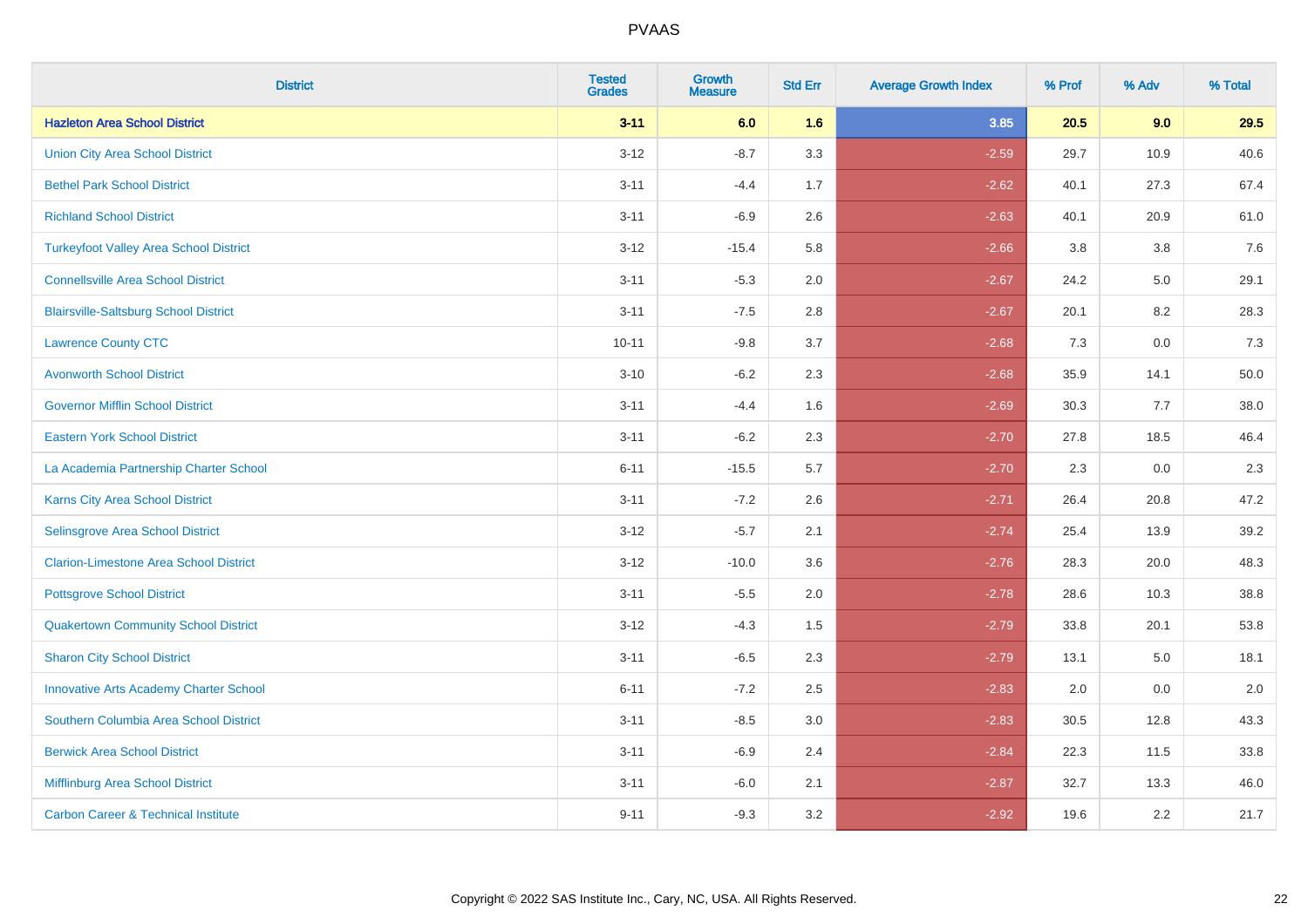| <b>District</b>                           | <b>Tested</b><br><b>Grades</b> | <b>Growth</b><br><b>Measure</b> | <b>Std Err</b> | <b>Average Growth Index</b> | % Prof | % Adv   | % Total |
|-------------------------------------------|--------------------------------|---------------------------------|----------------|-----------------------------|--------|---------|---------|
| <b>Hazleton Area School District</b>      | $3 - 11$                       | 6.0                             | 1.6            | 3.85                        | 20.5   | 9.0     | 29.5    |
| <b>Baldwin-Whitehall School District</b>  | $3 - 11$                       | $-5.5$                          | 1.9            | $-2.93$                     | 32.0   | 14.7    | 46.7    |
| <b>Montour School District</b>            | $3 - 11$                       | $-6.1$                          | 2.1            | $-2.95$                     | 31.8   | 23.6    | 55.3    |
| <b>Carlisle Area School District</b>      | $3 - 11$                       | $-5.2$                          | 1.7            | $-2.99$                     | 28.0   | 19.3    | 47.3    |
| <b>Corry Area School District</b>         | $3 - 11$                       | $-6.8$                          | 2.3            | $-3.01$                     | 24.0   | 8.8     | 32.8    |
| <b>Gettysburg Area School District</b>    | $3 - 11$                       | $-6.0$                          | 2.0            | $-3.02$                     | 28.8   | 19.6    | 48.5    |
| Boys Latin Of Philadelphia Charter School | $6 - 12$                       | $-8.0$                          | 2.7            | $-3.02$                     | 1.4    | 0.0     | 1.4     |
| Imhotep Institute Charter High School     | $9 - 11$                       | $-17.6$                         | 5.8            | $-3.03$                     | 15.4   | 0.0     | 15.4    |
| <b>Greensburg Salem School District</b>   | $3 - 11$                       | $-6.9$                          | 2.2            | $-3.06$                     | 30.3   | 13.3    | 43.6    |
| California Area School District           | $3 - 10$                       | $-13.7$                         | 4.5            | $-3.06$                     | 41.7   | 16.7    | 58.3    |
| Jefferson-Morgan School District          | $3 - 10$                       | $-12.0$                         | 3.9            | $-3.09$                     | 28.6   | 6.1     | 34.7    |
| <b>Erie City School District</b>          | $3 - 12$                       | $-4.5$                          | 1.4            | $-3.09$                     | 13.4   | 6.7     | 20.1    |
| <b>Hanover Area School District</b>       | $3 - 11$                       | $-14.7$                         | 4.7            | $-3.13$                     | 12.1   | $3.0\,$ | 15.2    |
| <b>Wissahickon School District</b>        | $3 - 10$                       | $-5.3$                          | 1.7            | $-3.14$                     | 27.5   | 29.0    | 56.6    |
| <b>Keystone Oaks School District</b>      | $3 - 11$                       | $-7.2$                          | 2.3            | $-3.14$                     | 30.0   | 11.1    | 41.0    |
| <b>Somerset Area School District</b>      | $3 - 11$                       | $-7.6$                          | 2.4            | $-3.17$                     | 21.0   | 14.5    | 35.5    |
| <b>Parkland School District</b>           | $3 - 11$                       | $-3.7$                          | 1.2            | $-3.17$                     | 31.4   | 30.6    | 62.0    |
| <b>Montoursville Area School District</b> | $3 - 12$                       | $-8.4$                          | 2.6            | $-3.17$                     | 38.8   | 18.2    | 57.0    |
| <b>Canon-Mcmillan School District</b>     | $3 - 11$                       | $-5.0$                          | 1.5            | $-3.25$                     | 30.8   | 28.5    | 59.3    |
| <b>Riverview School District</b>          | $3 - 11$                       | $-13.0$                         | 4.0            | $-3.29$                     | 43.1   | 7.8     | 51.0    |
| Lackawanna Trail School District          | $3 - 10$                       | $-11.0$                         | 3.3            | $-3.35$                     | 13.1   | 18.0    | 31.2    |
| East Stroudsburg Area School District     | $3 - 11$                       | $-4.9$                          | 1.4            | $-3.38$                     | 22.7   | 12.5    | 35.2    |
| <b>Mount Carmel Area School District</b>  | $3 - 11$                       | $-7.9$                          | 2.3            | $-3.38$                     | 18.2   | 4.4     | 22.6    |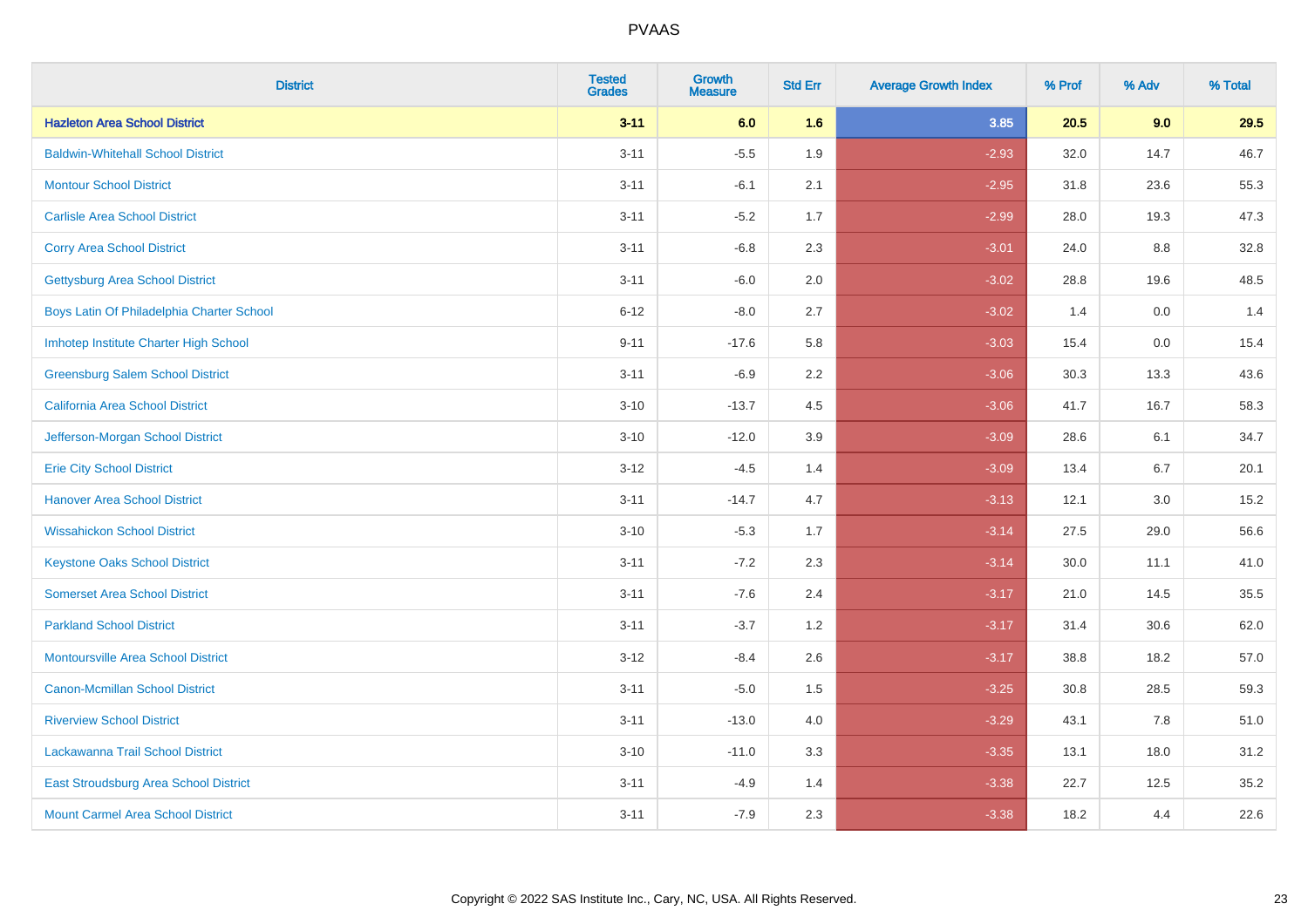| <b>District</b>                           | <b>Tested</b><br><b>Grades</b> | <b>Growth</b><br><b>Measure</b> | <b>Std Err</b> | <b>Average Growth Index</b> | % Prof | % Adv | % Total |
|-------------------------------------------|--------------------------------|---------------------------------|----------------|-----------------------------|--------|-------|---------|
| <b>Hazleton Area School District</b>      | $3 - 11$                       | 6.0                             | 1.6            | 3.85                        | 20.5   | 9.0   | 29.5    |
| <b>Shikellamy School District</b>         | $3 - 10$                       | $-8.3$                          | 2.4            | $-3.42$                     | 20.8   | 18.5  | 39.2    |
| <b>Ligonier Valley School District</b>    | $3 - 11$                       | $-10.8$                         | 3.1            | $-3.43$                     | 34.1   | 5.8   | 39.9    |
| <b>South Park School District</b>         | $3 - 11$                       | $-8.8$                          | 2.5            | $-3.46$                     | 28.1   | 17.0  | 45.2    |
| <b>Burgettstown Area School District</b>  | $3 - 11$                       | $-11.2$                         | 3.2            | $-3.46$                     | 16.0   | 2.7   | 18.7    |
| Mechanicsburg Area School District        | $3 - 11$                       | $-5.7$                          | 1.6            | $-3.48$                     | 35.1   | 16.0  | 51.2    |
| Morrisville Borough School District       | $3 - 11$                       | $-13.1$                         | 3.7            | $-3.52$                     | 4.9    | 1.6   | 6.6     |
| <b>West York Area School District</b>     | $3 - 12$                       | $-9.8$                          | 2.7            | $-3.57$                     | 21.9   | 10.9  | 32.8    |
| <b>Old Forge School District</b>          | $3 - 12$                       | $-11.3$                         | 3.1            | $-3.62$                     | 28.6   | 13.2  | 41.8    |
| <b>Shade-Central City School District</b> | $3 - 11$                       | $-14.6$                         | 4.0            | $-3.68$                     | 9.6    | 0.0   | 9.6     |
| Jefferson County-Dubois AVTS              | $9 - 11$                       | $-11.7$                         | 3.1            | $-3.72$                     | 17.6   | 2.8   | 20.4    |
| <b>Pittston Area School District</b>      | $3 - 11$                       | $-8.2$                          | 2.2            | $-3.75$                     | 26.7   | 14.8  | 41.5    |
| <b>Mohawk Area School District</b>        | $3 - 11$                       | $-10.5$                         | 2.8            | $-3.75$                     | 35.1   | 10.6  | 45.7    |
| <b>Grove City Area School District</b>    | $3 - 12$                       | $-8.8$                          | 2.3            | $-3.89$                     | 25.6   | 16.4  | 42.0    |
| <b>Tacony Academy Charter School</b>      | $3 - 11$                       | $-12.9$                         | 3.3            | $-3.90$                     | 8.6    | 1.4   | 10.0    |
| <b>Bethlehem Area School District</b>     | $3 - 11$                       | $-4.5$                          | 1.1            | $-3.91$                     | 20.4   | 11.3  | 31.7    |
| <b>Tussey Mountain School District</b>    | $3 - 12$                       | $-13.0$                         | 3.3            | $-3.93$                     | 11.1   | 3.2   | 14.3    |
| <b>Windber Area School District</b>       | $3 - 11$                       | $-11.9$                         | 3.0            | $-3.94$                     | 41.0   | 10.3  | 51.3    |
| <b>Plum Borough School District</b>       | $3 - 11$                       | $-9.4$                          | 2.4            | $-3.98$                     | 32.9   | 27.4  | 60.4    |
| <b>Ellwood City Area School District</b>  | $3 - 11$                       | $-12.5$                         | 3.1            | $-4.00$                     | 26.7   | 8.7   | 35.4    |
| <b>Deer Lakes School District</b>         | $3 - 11$                       | $-10.0$                         | 2.5            | $-4.02$                     | 27.7   | 9.9   | 37.6    |
| <b>Southmoreland School District</b>      | $3 - 11$                       | $-12.5$                         | 3.1            | $-4.04$                     | 33.3   | 15.5  | 48.8    |
| <b>Milton Area School District</b>        | $3 - 11$                       | $-10.1$                         | 2.5            | $-4.04$                     | 23.0   | 11.3  | 34.2    |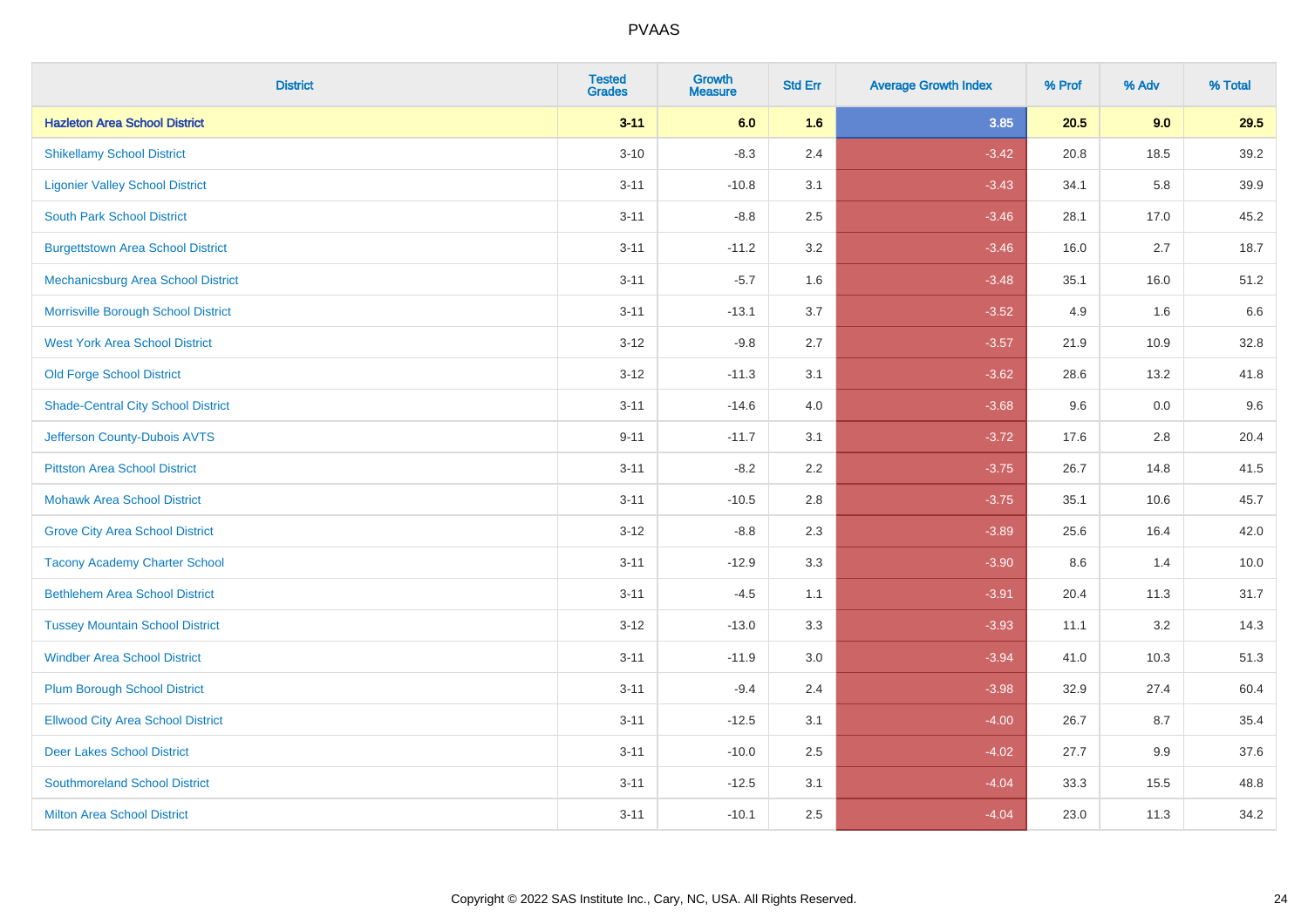| <b>District</b>                               | <b>Tested</b><br>Grades | <b>Growth</b><br><b>Measure</b> | <b>Std Err</b> | <b>Average Growth Index</b> | % Prof | % Adv   | % Total |
|-----------------------------------------------|-------------------------|---------------------------------|----------------|-----------------------------|--------|---------|---------|
| <b>Hazleton Area School District</b>          | $3 - 11$                | 6.0                             | 1.6            | 3.85                        | 20.5   | 9.0     | 29.5    |
| <b>Scranton School District</b>               | $3 - 12$                | $-10.1$                         | 2.5            | $-4.04$                     | 20.0   | 7.7     | 27.7    |
| <b>Mcguffey School District</b>               | $3 - 11$                | $-12.1$                         | 3.0            | $-4.06$                     | 12.8   | 5.9     | 18.6    |
| <b>Moniteau School District</b>               | $3 - 11$                | $-11.8$                         | 2.9            | $-4.07$                     | 22.6   | $5.0\,$ | 27.6    |
| <b>Mid Valley School District</b>             | $3 - 10$                | $-11.1$                         | 2.7            | $-4.07$                     | 28.3   | 8.1     | 36.4    |
| <b>Panther Valley School District</b>         | $3 - 12$                | $-13.3$                         | 3.2            | $-4.10$                     | 31.5   | 4.1     | 35.6    |
| <b>Williamsburg Community School District</b> | $3 - 11$                | $-16.9$                         | 4.1            | $-4.14$                     | 22.4   | 0.0     | 22.4    |
| <b>Central Fulton School District</b>         | $3 - 11$                | $-13.3$                         | 3.2            | $-4.20$                     | 18.1   | 9.7     | 27.8    |
| <b>Chartiers Valley School District</b>       | $3 - 11$                | $-9.1$                          | 2.1            | $-4.23$                     | 20.7   | 17.4    | 38.0    |
| <b>Central Dauphin School District</b>        | $3 - 11$                | $-5.2$                          | 1.2            | $-4.24$                     | 29.3   | 8.7     | 38.0    |
| <b>Interboro School District</b>              | $3-12$                  | $-8.4$                          | 2.0            | $-4.27$                     | 27.6   | 6.4     | 34.1    |
| <b>Big Spring School District</b>             | $3 - 11$                | $-9.8$                          | 2.3            | $-4.32$                     | 23.6   | 12.9    | 36.5    |
| <b>General Mclane School District</b>         | $3 - 11$                | $-10.7$                         | 2.4            | $-4.40$                     | 34.0   | 15.6    | 49.6    |
| <b>Chambersburg Area School District</b>      | $3 - 11$                | $-5.6$                          | 1.3            | $-4.42$                     | 24.2   | 15.2    | 39.4    |
| <b>Greenville Area School District</b>        | $3 - 11$                | $-13.2$                         | $3.0\,$        | $-4.45$                     | 32.1   | 4.6     | 36.7    |
| Jim Thorpe Area School District               | $3 - 11$                | $-10.9$                         | 2.4            | $-4.48$                     | 19.5   | 6.0     | 25.5    |
| <b>Hanover Public School District</b>         | $3 - 11$                | $-12.4$                         | 2.7            | $-4.50$                     | 22.7   | $6.2\,$ | 28.9    |
| <b>Northwestern School District</b>           | $3 - 11$                | $-14.6$                         | 3.2            | $-4.51$                     | 32.5   | 13.7    | 46.2    |
| <b>Dunmore School District</b>                | $3 - 11$                | $-12.2$                         | 2.7            | $-4.51$                     | 15.0   | 5.3     | 20.4    |
| <b>Derry Area School District</b>             | $3 - 11$                | $-11.8$                         | 2.6            | $-4.53$                     | 34.8   | 6.1     | 40.9    |
| <b>Fannett-Metal School District</b>          | $3 - 11$                | $-22.3$                         | 4.8            | $-4.65$                     | 16.4   | 6.6     | 23.0    |
| <b>Neshannock Township School District</b>    | $3 - 10$                | $-12.5$                         | 2.7            | $-4.73$                     | 29.0   | 13.0    | 42.0    |
| <b>Girard School District</b>                 | $3 - 11$                | $-12.3$                         | 2.6            | $-4.76$                     | 29.7   | 18.9    | 48.6    |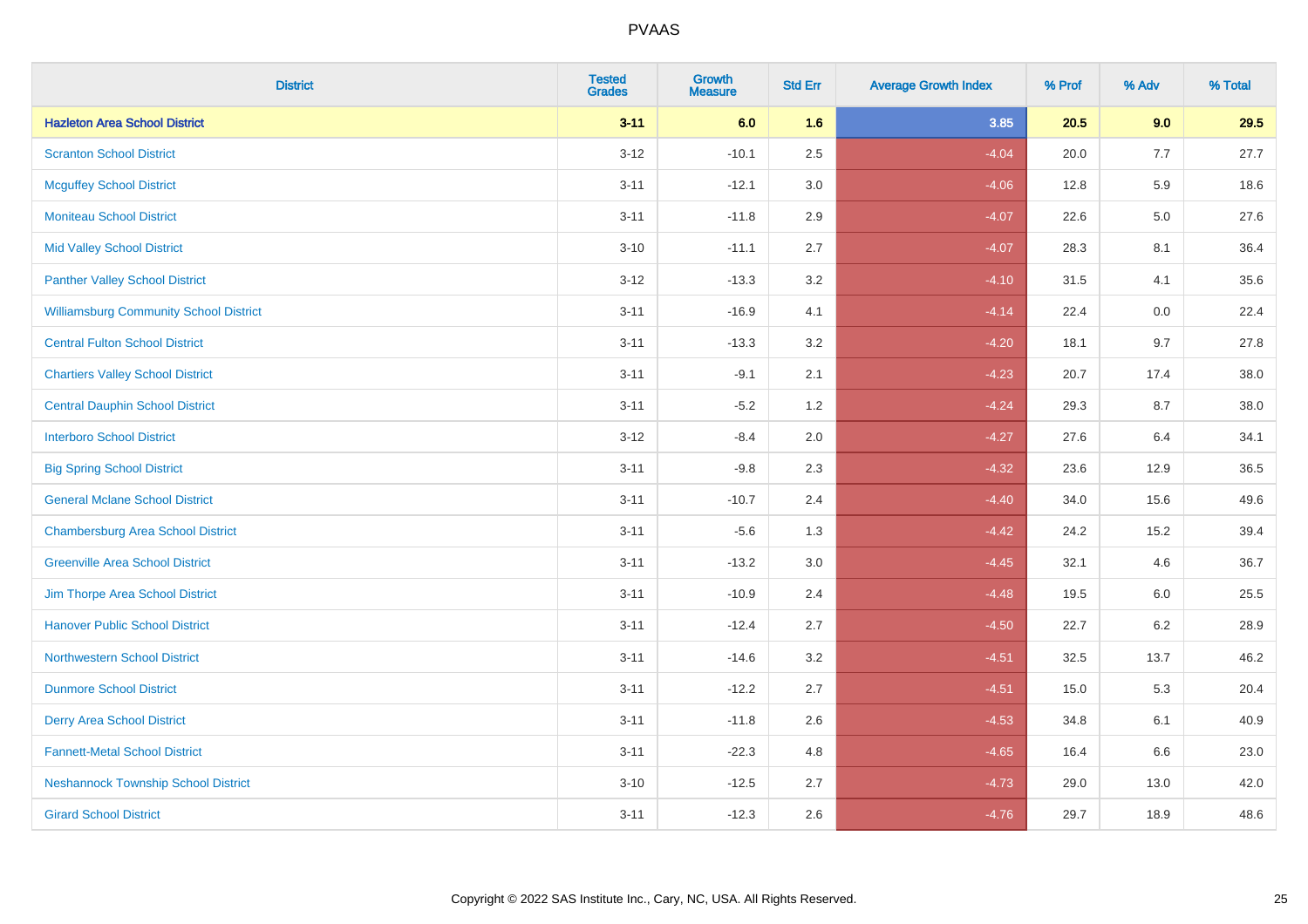| <b>District</b>                                    | <b>Tested</b><br><b>Grades</b> | <b>Growth</b><br><b>Measure</b> | <b>Std Err</b> | <b>Average Growth Index</b> | % Prof | % Adv   | % Total |
|----------------------------------------------------|--------------------------------|---------------------------------|----------------|-----------------------------|--------|---------|---------|
| <b>Hazleton Area School District</b>               | $3 - 11$                       | 6.0                             | 1.6            | 3.85                        | 20.5   | 9.0     | 29.5    |
| Lehigh Valley Charter High School For The Arts     | $9 - 10$                       | $-11.8$                         | 2.5            | $-4.76$                     | 28.9   | 5.7     | 34.6    |
| <b>West Mifflin Area School District</b>           | $3 - 12$                       | $-11.9$                         | 2.5            | $-4.77$                     | 15.9   | 4.0     | 19.9    |
| <b>Chartiers-Houston School District</b>           | $3 - 10$                       | $-16.5$                         | 3.5            | $-4.79$                     | 26.3   | 6.6     | 32.9    |
| <b>Executive Education Academy Charter School</b>  | $3 - 10$                       | $-14.6$                         | 3.0            | $-4.81$                     | 8.5    | 1.2     | 9.8     |
| <b>Trinity Area School District</b>                | $3 - 11$                       | $-8.7$                          | 1.8            | $-4.87$                     | 20.9   | 9.8     | 30.8    |
| Meyersdale Area School District                    | $3 - 11$                       | $-16.1$                         | 3.3            | $-4.94$                     | 20.3   | 5.8     | 26.1    |
| <b>East Lycoming School District</b>               | $3 - 11$                       | $-10.9$                         | 2.1            | $-5.08$                     | 22.5   | 8.2     | 30.8    |
| <b>Wilkes-Barre Area School District</b>           | $3 - 11$                       | $-12.4$                         | 2.4            | $-5.18$                     | 14.2   | 3.7     | 17.9    |
| <b>Bristol Township School District</b>            | $3 - 11$                       | $-7.4$                          | 1.4            | $-5.32$                     | 13.8   | 4.6     | 18.4    |
| Philadelphia Academy Charter School                | $3 - 11$                       | $-14.7$                         | 2.7            | $-5.42$                     | 21.6   | 3.9     | 25.5    |
| <b>Washington School District</b>                  | $3 - 11$                       | $-15.9$                         | 2.9            | $-5.44$                     | 12.9   | 1.7     | 14.7    |
| <b>Lincoln Park Performing Arts Charter School</b> | $7 - 11$                       | $-14.9$                         | 2.7            | $-5.45$                     | 39.3   | $8.9\,$ | 48.2    |
| <b>Frazier School District</b>                     | $3 - 11$                       | $-18.9$                         | 3.4            | $-5.49$                     | 18.3   | 1.4     | 19.7    |
| <b>Aliquippa School District</b>                   | $3 - 11$                       | $-20.0$                         | 3.6            | $-5.54$                     | 1.7    | 0.0     | 1.7     |
| <b>Central Cambria School District</b>             | $3 - 11$                       | $-12.7$                         | 2.3            | $-5.61$                     | 19.4   | 7.4     | 26.9    |
| <b>Coatesville Area School District</b>            | $3 - 11$                       | $-9.5$                          | 1.6            | $-5.81$                     | 12.8   | 3.3     | 16.2    |
| <b>New Castle Area School District</b>             | $3 - 12$                       | $-13.6$                         | 2.3            | $-5.99$                     | 17.6   | 2.0     | 19.5    |
| <b>Kennett Consolidated School District</b>        | $3 - 11$                       | $-10.4$                         | 1.7            | $-6.27$                     | 28.7   | 14.0    | 42.7    |
| <b>Big Beaver Falls Area School District</b>       | $3 - 11$                       | $-17.9$                         | 2.8            | $-6.27$                     | 9.4    | 2.8     | 12.2    |
| <b>Hempfield Area School District</b>              | $3 - 12$                       | $-10.2$                         | 1.6            | $-6.37$                     | 28.1   | 19.2    | 47.3    |
| York Co School Of Technology                       | $9 - 12$                       | $-10.9$                         | 1.6            | $-6.79$                     | 22.6   | 4.0     | 26.6    |
| <b>Greater Latrobe School District</b>             | $3 - 11$                       | $-14.1$                         | 2.0            | $-7.14$                     | 41.0   | 12.6    | 53.6    |